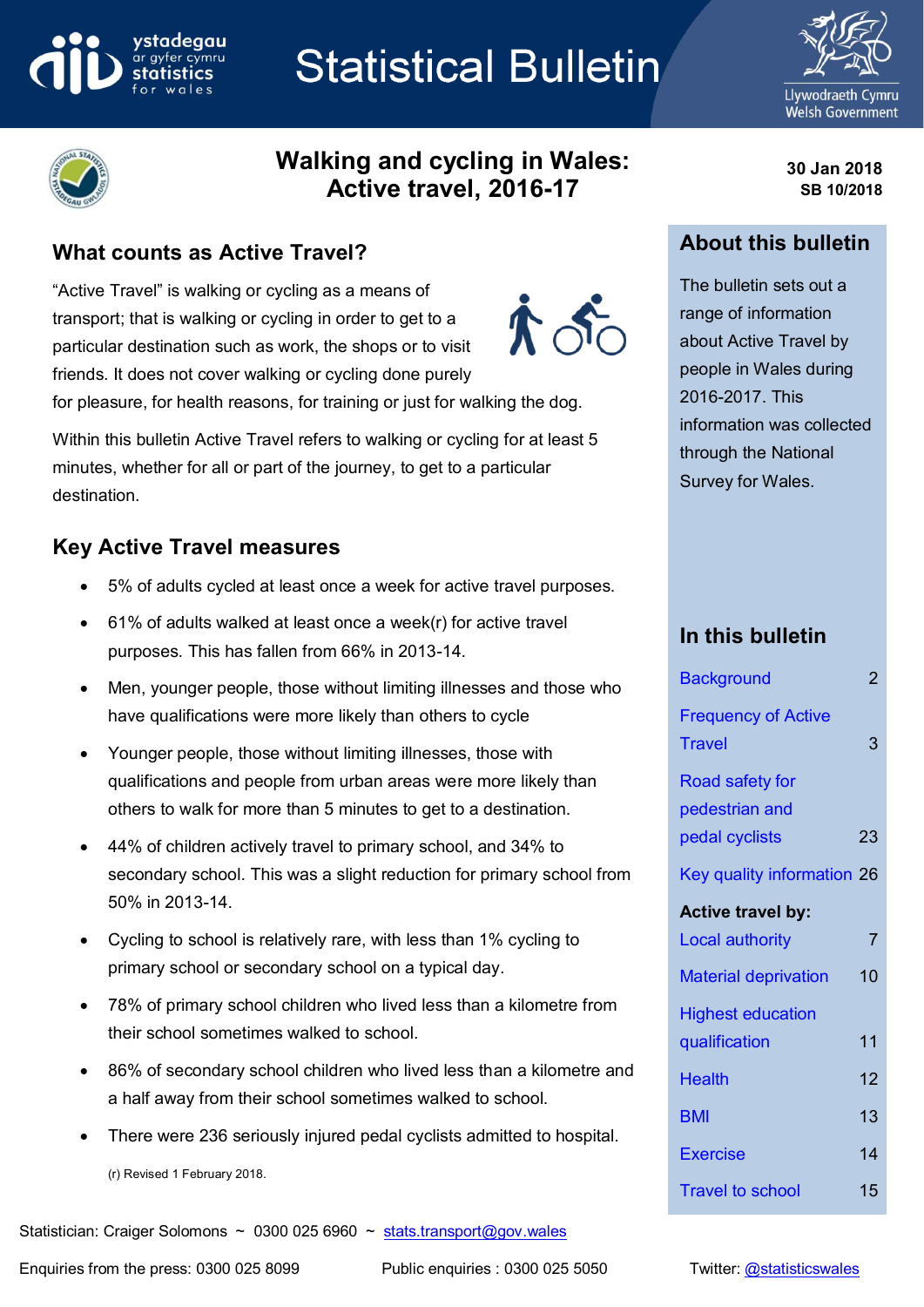## **Background**

#### **Introduction**

Welsh Government policy is to encourage more walking and cycling in Wales. As part of this policy the Welsh Government is promoting Active Travel, for example through the [Active Travel \(Wales\)](https://beta.gov.wales/walking-cycling)  [Act 2013.](https://beta.gov.wales/walking-cycling)

This Statistical Bulletin sets out how the Welsh Government is monitoring the impact of its Active Travel policies. The aim of these policies is to persuade, and facilitate, people to walk and / or cycle for **short** journeys instead of using a car. The reasons for doing this are that: more active travel should improve people's health; and less car travel will reduce congestion and reduce  $CO<sub>2</sub>$ and other emissions. The aim of monitoring was, therefore, to find out the extent of Active Travel in Wales during the baseline year, 2013, and then find out how has changed over the years.

The information presented in this Statistical Bulletin was collected through the [National Survey for](http://gov.wales/statistics-and-research/national-survey/?lang=en)  [Wales](http://gov.wales/statistics-and-research/national-survey/?lang=en) and covers a number of different aspects of Active Travel. It also summarises some information about health of people in Wales. The Welsh Government has introduced a set of questions into the National Survey for Wales from 2013 onwards because previously existing sources of information about walking and cycling did not identify the levels of, or changes in, Active Travel; nor did they accurately measure the way that children travel to school.

## **Policy background**

The Active Travel (Wales) Act 2013 is intended to make it easier for people to walk and cycle in Wales. The Act makes it a legal requirement for local authorities in Wales to map and plan for suitable routes for active travel, and to build and improve their infrastructure for walking and cycling every year. It creates new duties for highways authorities to consider the needs of walkers and cyclists and make better provision for them. It also requires both the Welsh Government and local authorities to promote walking and cycling when delivering the duties under the Act.

The intention is that by facilitating connections, and information about connections between key sites such as workplaces, hospitals, schools and shopping areas with active travel routes, the Act will encourage people to rely less on their cars when making short journeys.

#### **Approach to monitoring Active Travel**

The Active Travel (Wales) Act is intended to support modal shift for shorter journeys so that more people leave their cars at home, and make their journeys by active travel instead. So, for people aged 16 and over, and in the case of active travel, these objectives would mean seeing rates of walking and cycling increase year on year.

Providing the opportunity for children and young people to walk and cycle is a very important aspect of our active travel programme. However, the majority of children, especially younger children, have limited discretion over their mode of transport; it is the parent or guardian who decides whether they walk, cycle, use public transport or travel by car for any particular journey.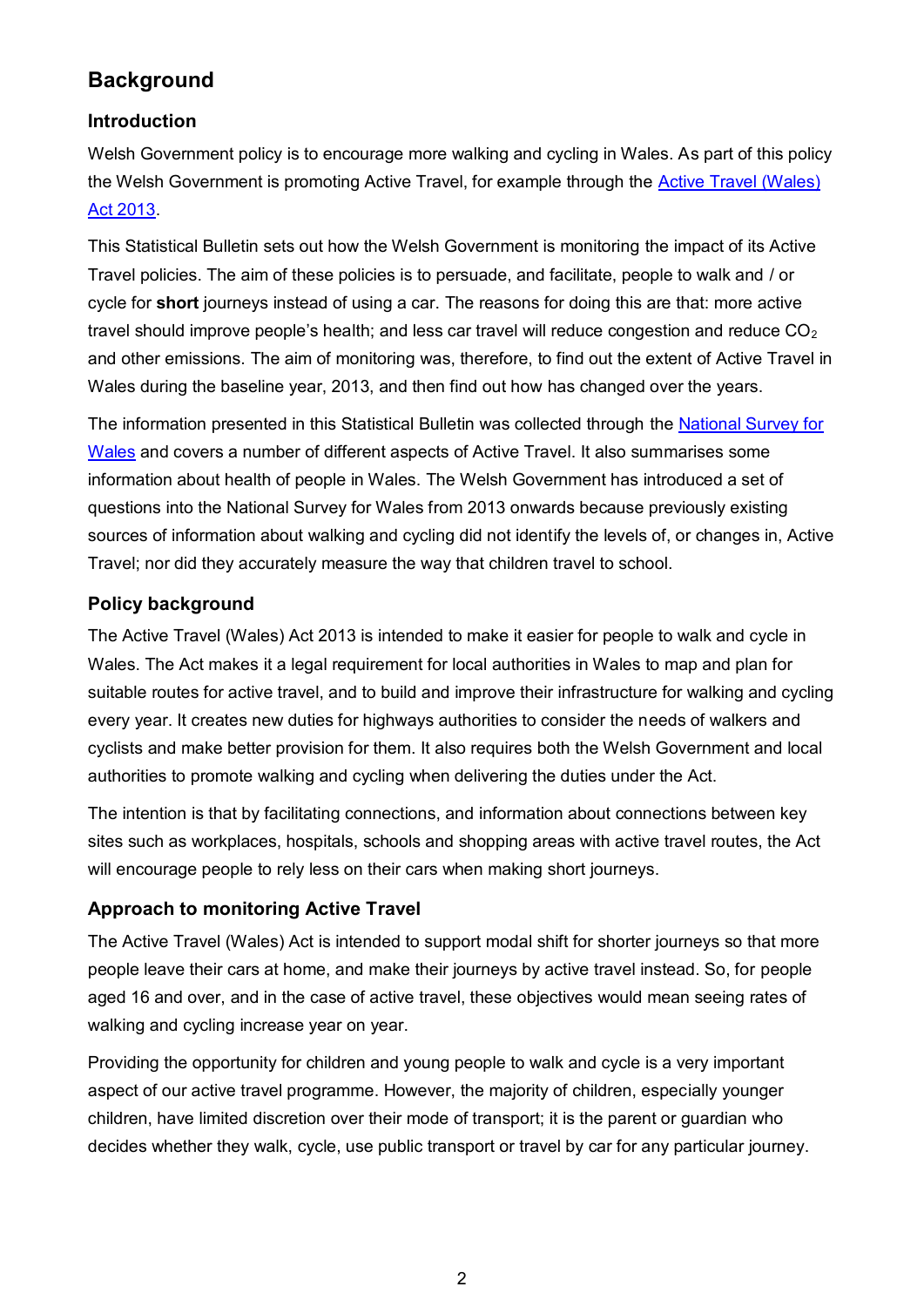## **Section 1: Frequency of Active Travel**

To monitor the proportion of people who 'actively travel', the National Survey for Wales has included questions about 'active travel' since its survey in 2013-14<sup>1</sup>. National Survey respondents were asked how frequently they had used a bicycle or walked as a means of transport in the previous three months.

[Chart 1](#page-2-0) shows how often people actively travelled by bicycle since this question was included in the National Survey, and [Chart 2](#page-2-1) shows the equivalent for walking.



## <span id="page-2-0"></span>**Chart 1: Frequency of Active Travel by cycling by year (a)**



In 2013-14, 6% of people actively travelled by bicycle at least once a week. This was 5% in 2016-17, however this was not a statistically significant reduction.

<span id="page-2-1"></span>(a) The National Survey was not carried out in 2015-16







In 2013-14, 66% of people actively travelled by walking, in 2014-15 this was 65% and by 2016-17 this had reduced to 61%.

(a) The National Survey was not carried out in 2015-16

**.** 

 $1$  In 2013-14 and 2014-15 a broader set of questions on active travel were included in the National Survey, this question on frequency of active travel was preceded by a question on active travel in the past 7 days. In 2016-17 this question followed a series of questions on physical activity. The context of these questions may have had a marginal effect on how some people would respond, which should be borne in mind.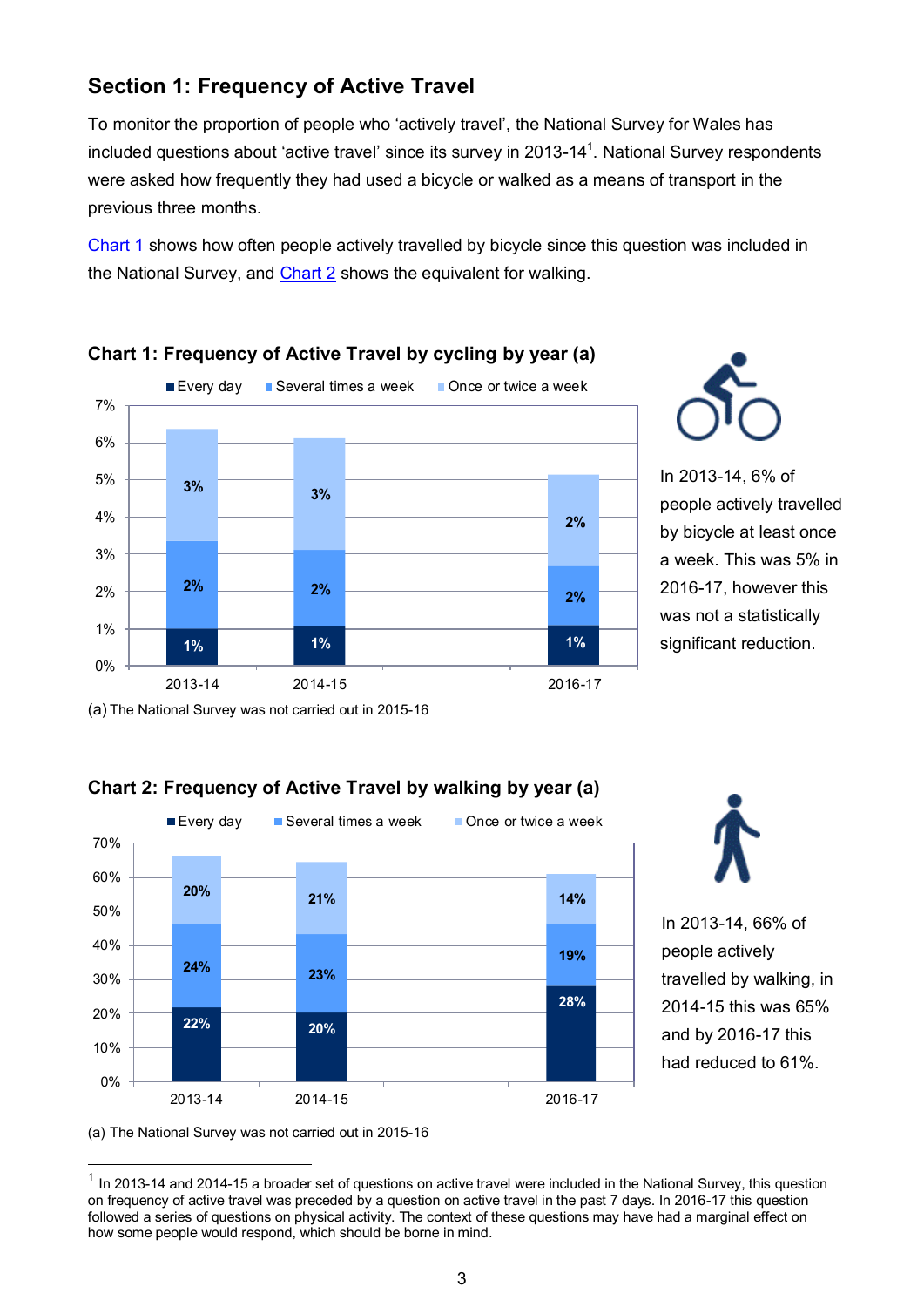<span id="page-3-0"></span>The percentage of people who frequently walked for more than 5 minutes was much higher than the percentage that frequently cycled as a means of transport. In 2016-17, 61% walked and 5% cycled more often than once or twice a week. The percentage of people who walked once a day increased by 8 percentage points in 2016-17, when compared to 2014-15.

When asked how frequently they had used a **bicycle** as a means of transport in the previous three months:

 1% cycled every day, 2% several times a week and 2% once or twice a week (Chart 1). 4% also said that they cycled once or twice a month and 91% said they cycled less often than that or never.



 Men were significantly more likely to cycle, and to do so more frequently than women. 13% of men cycled at least once a month compared with 4% of women as shown in [Chart 3.](#page-3-0)



#### **Chart 3: Frequency of Active Travel by cycling by gender**

 Older people were less likely to cycle than younger people. Those aged 16-24 were most likely to cycle at least once a month, however it was those aged 25-34 who were most likely to cycle at least once a week.as shown in [Chart 4.](#page-3-1)



#### <span id="page-3-1"></span>**Chart 4: Frequency of Active Travel by cycling by age**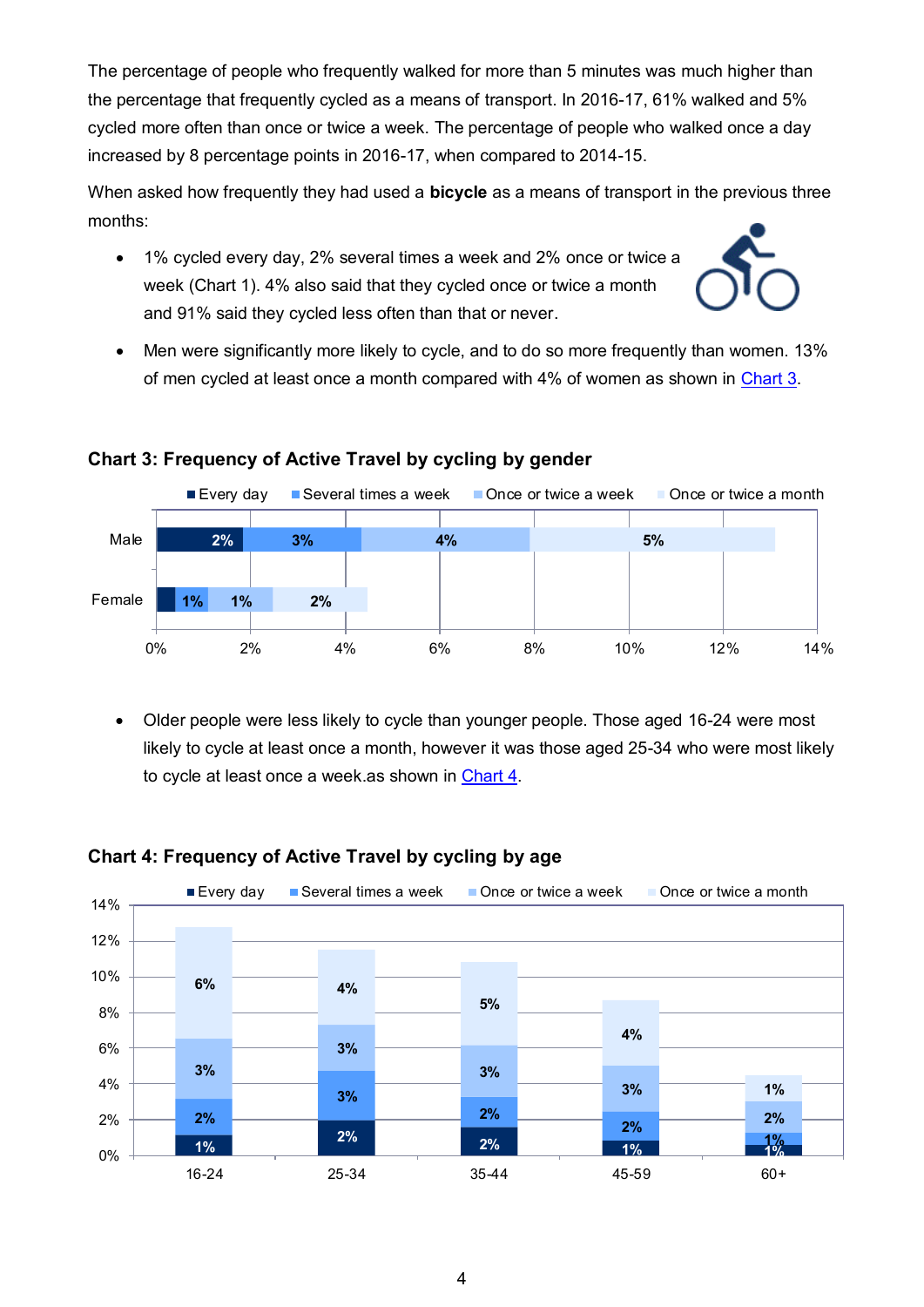<span id="page-4-0"></span>• People with a limiting long-standing illness, disability or infirmity were less likely to have cycled than those without a limiting illness, as shown in [Chart 5](#page-4-0) below.

## **Chart 5: Frequency of Active Travel by cycling by limiting long-standing illness**



When asked how frequently they had **walked for more than 5 minutes** as a means of transport in the previous three months:

 28% said they walked for more than 5 minutes every day, 19% several times a week and 14% once or twice a week (as shown in [Chart 2\)](#page-2-1). 7% also said that they walked once or twice a month and 32% said they walked less often than that or never.



 Unlike for cycling, there was no significant difference between the frequency of walking for men and women, as shown in [Chart 6.](#page-4-0)



#### **Chart 6: Frequency of active travel by walking by gender**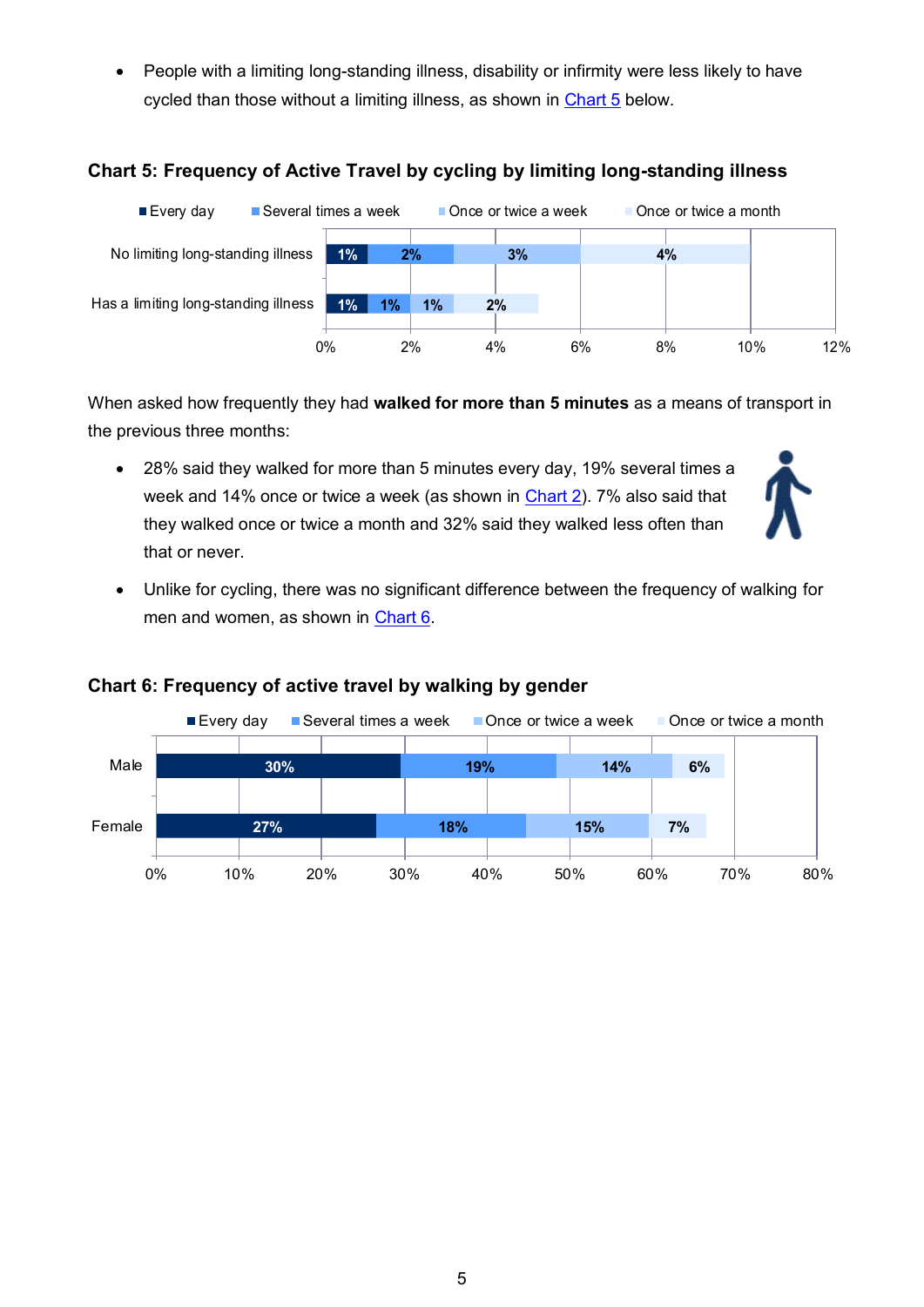<span id="page-5-0"></span> Older people were less likely to walk for more than 5 minutes than younger people, as shown in **Chart 7**.



## **Chart 7: Frequency of Active Travel by walking by age**

 People with a limiting long-standing illness, disability or infirmity were less likely to walk for more than 5 minutes than those without a limiting illness, as shown in [Chart 8.](#page-5-1)

#### <span id="page-5-1"></span>**Chart 8: Frequency of Active Travel by walking by limiting long-standing illness**

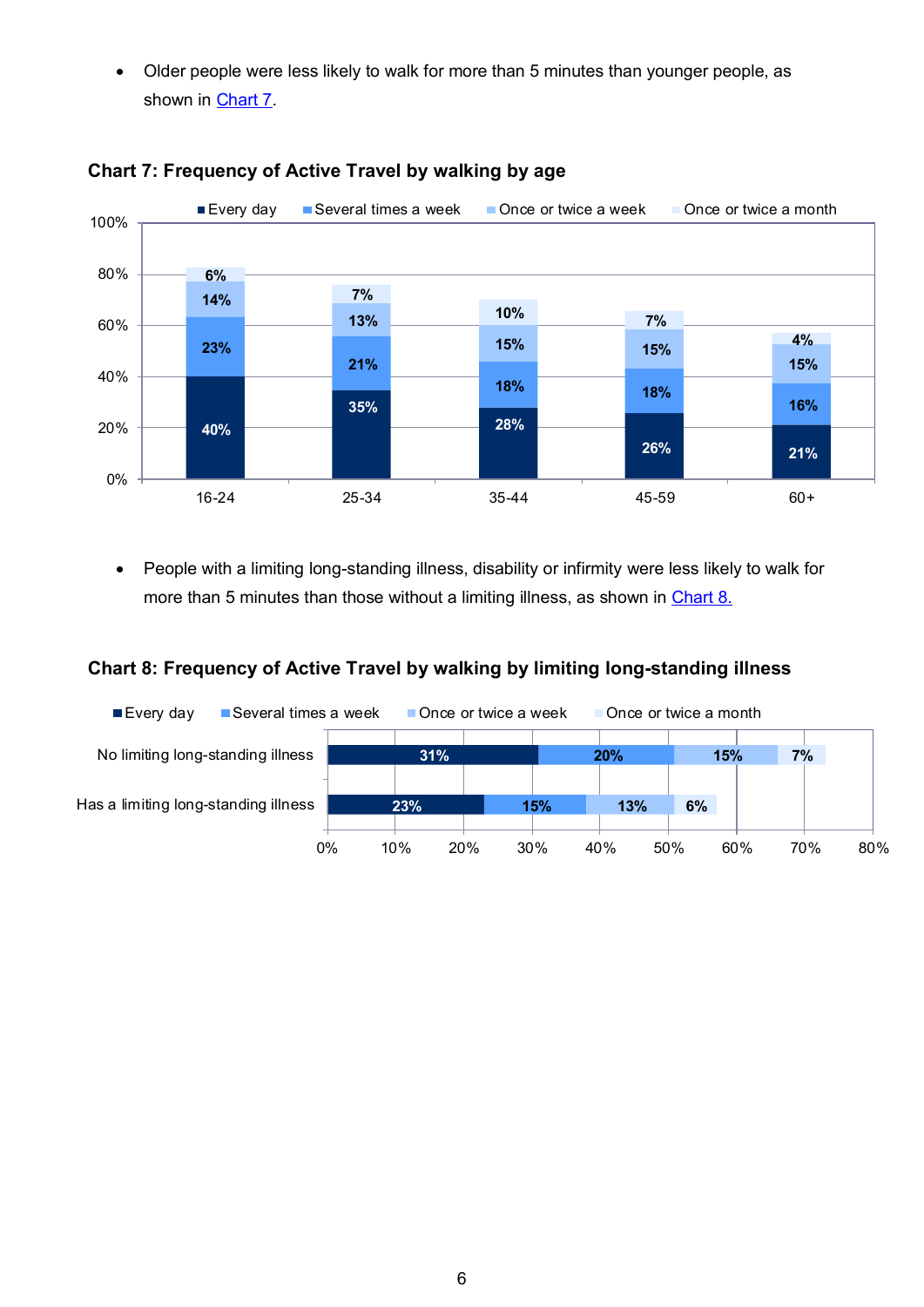## **Section 2: Active Travel by local authority**

The [Active Travel Act](https://beta.gov.wales/walking-cycling) places a duty on local authorities in Wales to map and plan for suitable routes for active travel, to build and improve their infrastructure for walking and cycling and to promote walking and cycling every year.



However due to the small numbers of people who cycle as a means of transport in each local authority, it is not statistically robust to present the results for cycling by all frequencies. We can however look at those who used a bicycle as a means of transport in the previous three months more frequently than once a month. The percentage of people who cycled more often than once a month, varied from 2% in Merthyr Tydfil to 16% in Cardiff as shown in [Chart 9](#page-6-0) below.



#### <span id="page-6-0"></span>**Chart 9: Active travel by bicycle, more often than once a month, by local authority**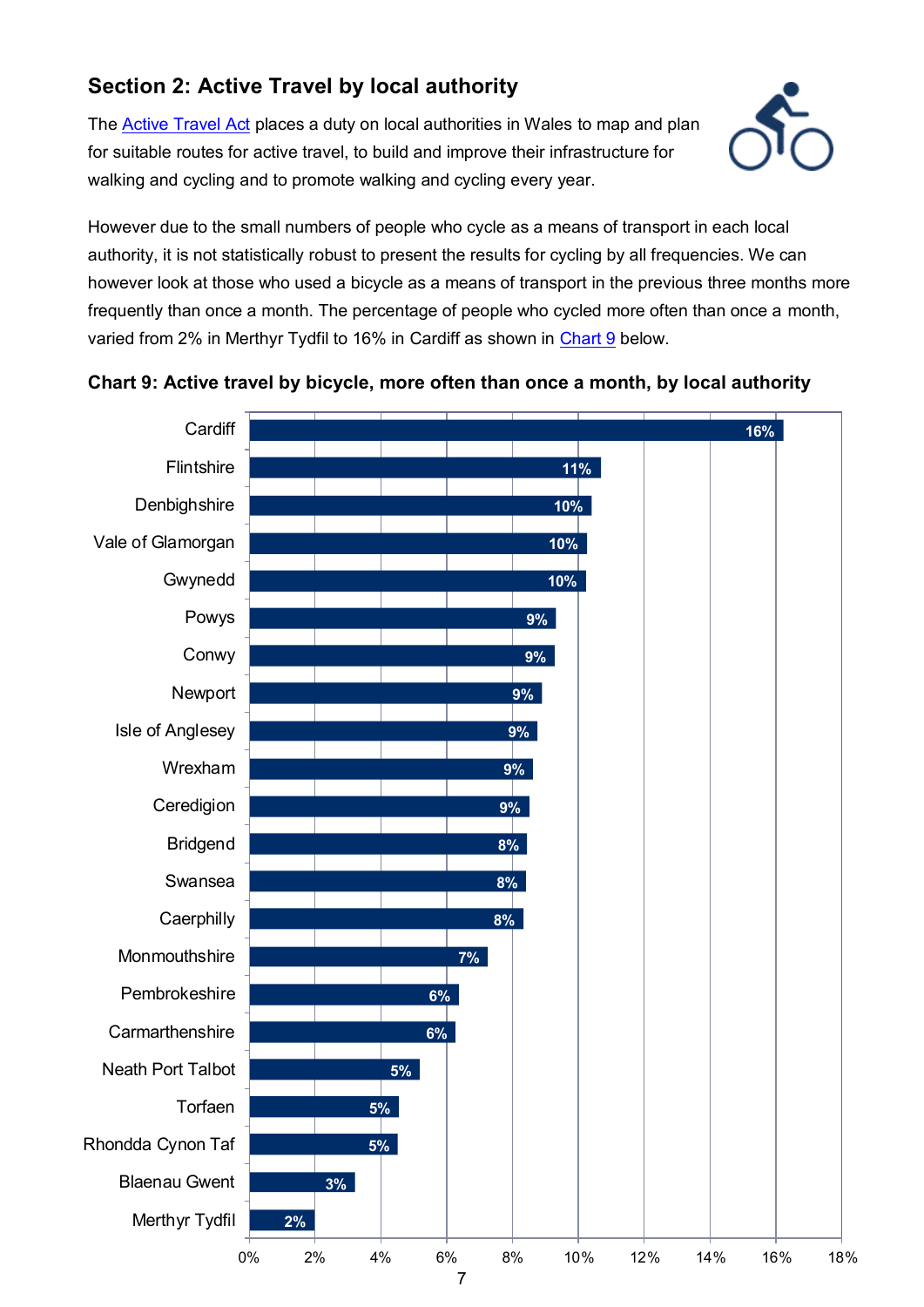As there are greater numbers of people who walk for more than 5 minutes as a means of transport, it is possible to present the results for walking frequency for each local authority.



- The percentage of people who walked for more than 5 minutes as a means of transport, more often than once a month, varied from 42% in Flintshire to 86% in Cardiff as shown in [Chart](#page-7-0) 10 below.
- Cardiff was also the local authority with the highest proportion of people walking as a means of transport most frequently and Flintshire the lowest, with 44% walking every day in Cardiff and 14% doing so in Flintshire.

| ■Every day           | Several times a week Once or twice a week |            |           |        |           |     | Once or twice a month |
|----------------------|-------------------------------------------|------------|-----------|--------|-----------|-----|-----------------------|
| Cardiff              |                                           | 44%        |           | 24%    |           | 13% | 5%                    |
| Merthyr Tydfil       | 35%                                       |            | 17%       | 16%    | 8%        |     |                       |
| <b>Bridgend</b>      |                                           | 43%        |           | 15%    | 13%<br>5% |     |                       |
| Monmouthshire        | 25%                                       |            | 23%       | 17%    | 11%       |     |                       |
| Vale of Glamorgan    | 38%                                       |            | 19%       |        | 13%<br>5% |     |                       |
| Rhondda Cynon Taf    | 26%                                       |            | 23%       | 16%    | 7%        |     |                       |
| Conwy                | 30%                                       |            | 18%       | 18%    | 5%        |     |                       |
| Wrexham              | 21%                                       | 19%        |           | 19%    | 10%       |     |                       |
| Caerphilly           | 30%                                       |            | 21%       | 12%    | 6%        |     |                       |
| Newport              | 24%                                       | 22%        |           | 15%    | 8%        |     |                       |
| Powys                | 27%                                       |            | 18%       | 16%    | 6%        |     |                       |
| Swansea              | 25%                                       | 19%        |           | 15%    | 7%        |     |                       |
| Torfaen              | 16%                                       | 22%        | 17%       |        | 10%       |     |                       |
| Denbighshire         | 26%                                       | 15%        |           | 19%    | 6%        |     |                       |
| Neath Port Talbot    | 27%                                       | 16%        |           | 15%    | 6%        |     |                       |
| Carmarthenshire      | 25%                                       | 14%        | 17%       | 8%     |           |     |                       |
| Ceredigion           | 30%                                       |            | 19%       | 10% 4% |           |     |                       |
| <b>Blaenau Gwent</b> | 23%                                       | 15%        | 16%       | 7%     |           |     |                       |
| Pembrokeshire        | 25%                                       | 16%        | 12%       | 8%     |           |     |                       |
| Isle of Anglesey     | 15%                                       | 17%        | 14%<br>4% |        |           |     |                       |
| Gwynedd              | 20%                                       | 10%        | 9% 4%     |        |           |     |                       |
| Flintshire           | 14%                                       | 11%<br>13% | 5%        |        |           |     |                       |
|                      | 0%                                        | 20%        | 40%       | 60%    |           | 80% | 100%                  |

#### <span id="page-7-0"></span>**Chart 10: Active travel by walking, by local authority**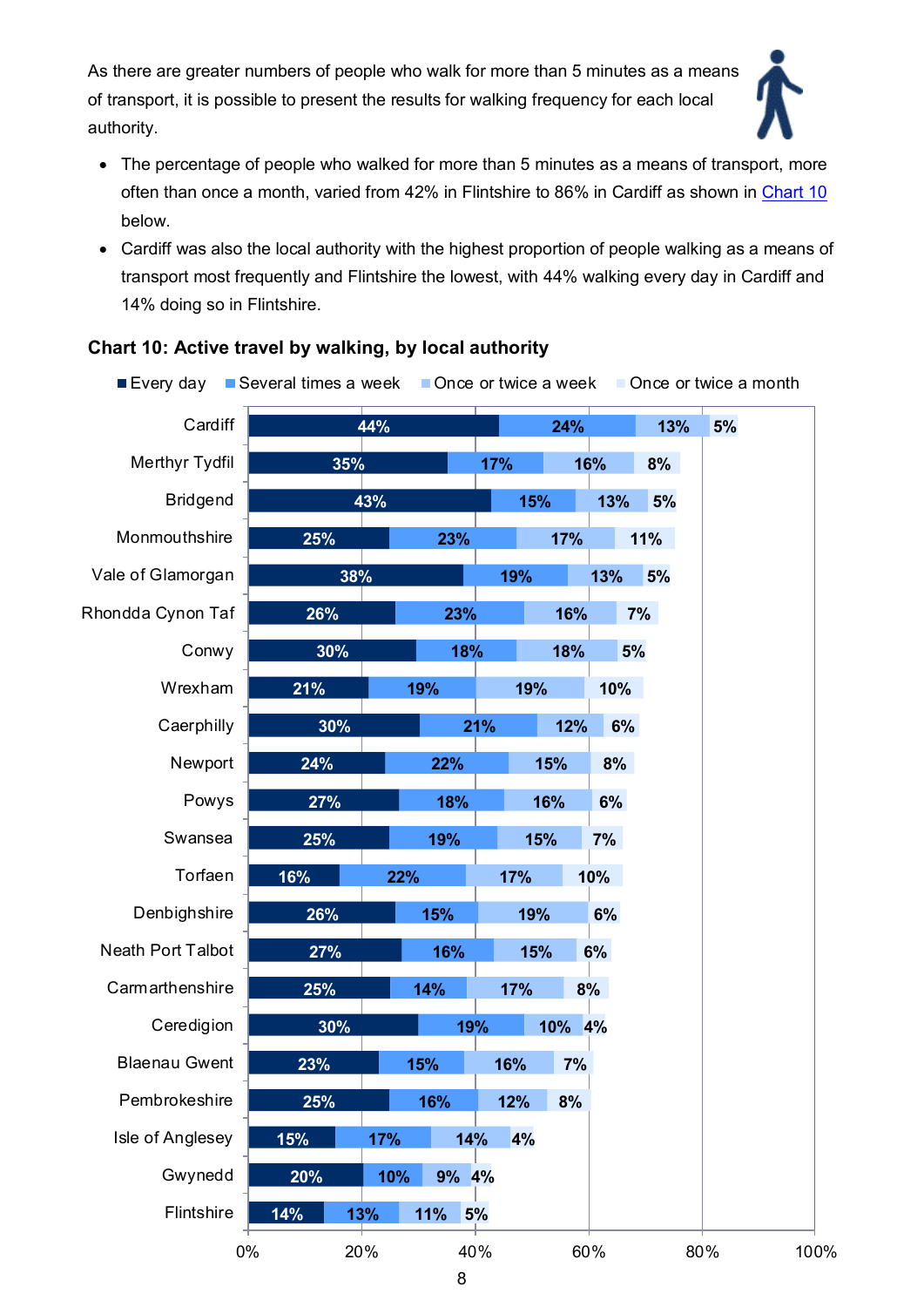## **Section 3: Active Travel by urban and rural classification**

<span id="page-8-0"></span>There was no significant difference between urban and rural areas, for the proportion of people who actively travelled by cycling, (9% of people in urban areas cycled and 8% in rural areas), as shown in [Chart 11.](#page-8-0)



#### **Chart 11: Active travel (cycling) by urban and rural classification**

For walking however, people living in urban areas were considerably more likely to walk for more than 5 minutes as a means of transport, when compared with people in rural areas. 72% of people in urban areas walked for more than 5 minutes as a means of transport, more often than once a month, compared with 59% of people in rural areas. People in urban areas were also more likely to walk more frequently, with 31% of people in urban areas walking every day compared with 22% in rural areas [\(Chart 12\)](#page-8-1).



#### <span id="page-8-1"></span>**Chart 12: Active travel (walking) by urban and rural classification**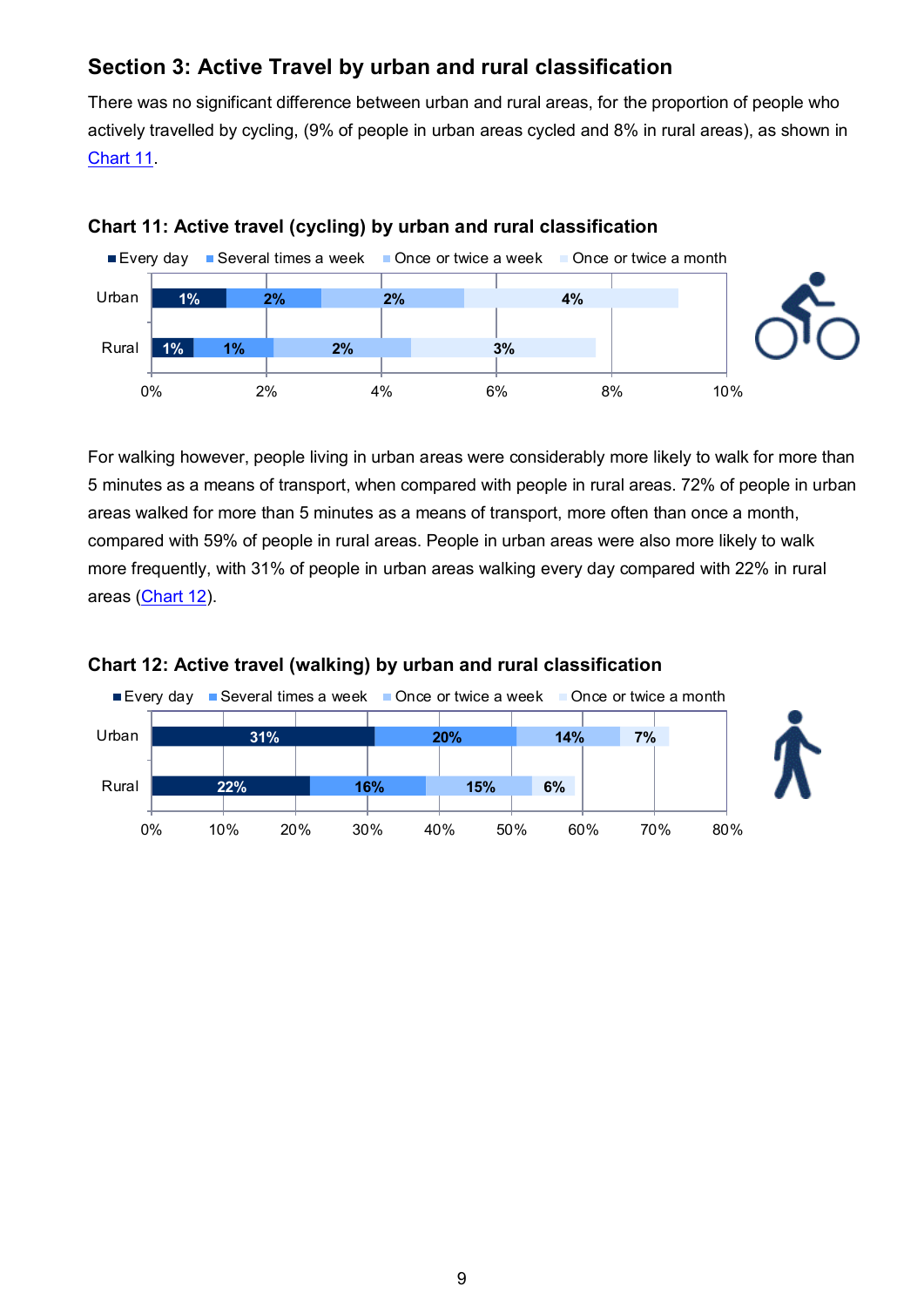## **Section 4: Active Travel by material deprivation**

The National Survey includes a series of questions about the sorts of things that some people have, but which others have difficulty finding the money for. Analysing the results from these questions produces a measure of material deprivation<sup>2</sup>. 7% of people in material deprivation and 9% of those who weren't materially deprived cycled as a means of transport more often than once a month [\(Chart 13\)](#page-9-0). This difference however, was not statistically significant.

## <span id="page-9-0"></span>**Chart 13: Active travel (cycling) by material deprivation**



There was also no significant difference between those in material deprivation and those who were not, when it came to walking at least once a month, however, there was a significant difference when looking at those who walked every day. As shown on [Chart 14,](#page-9-1) 34% of people in material deprivation had walked for more than 5 minutes as a means of every day compared with 27% of those who weren't in material deprivation.

## <span id="page-9-1"></span>**Chart 14: Active travel (walking) by material deprivation**



 <sup>2</sup> Material deprivation – see Terms and definitions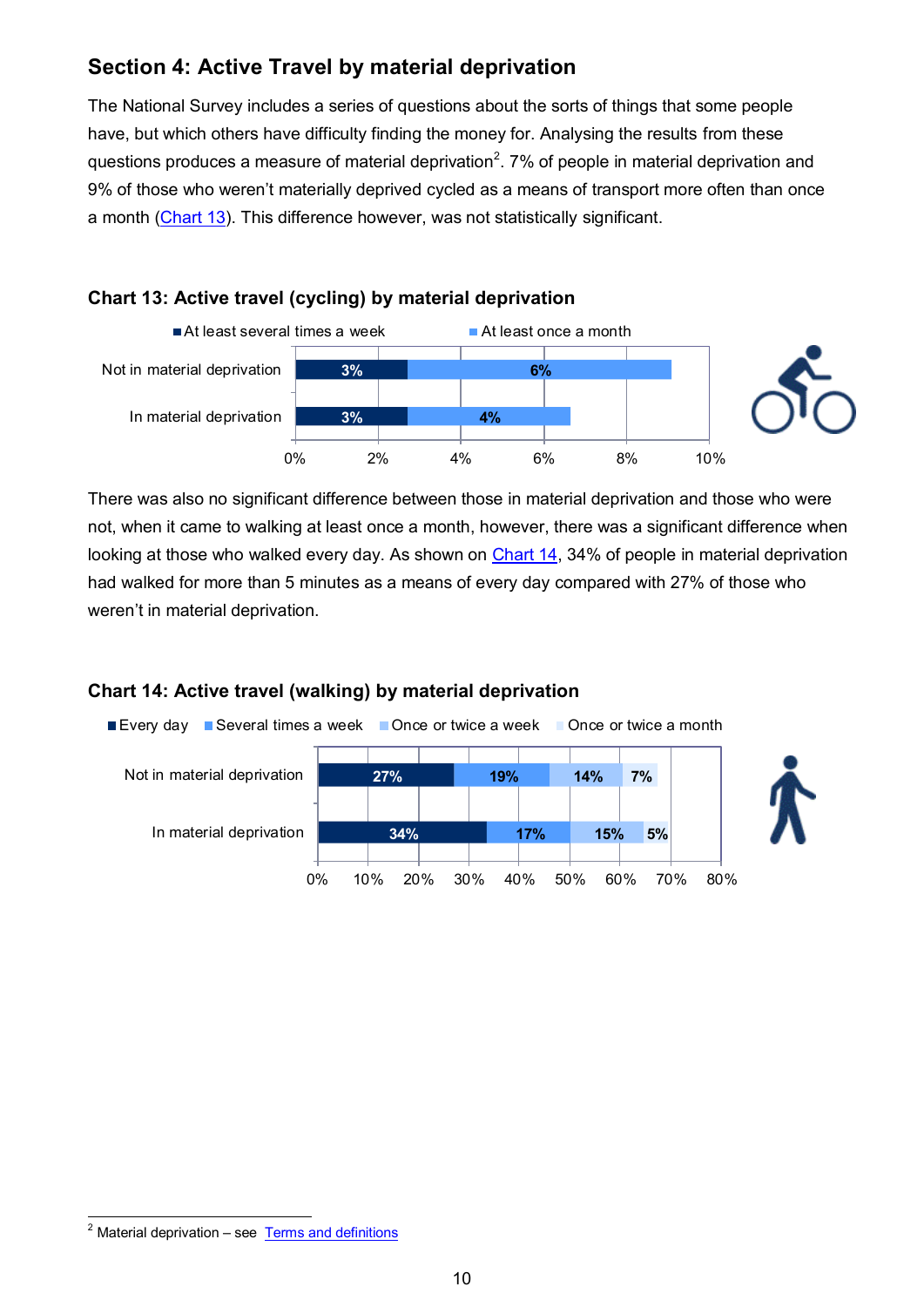## **Section 5: Active Travel and highest education qualification**

The National Survey asks respondents about the highest level of qualifications<sup>3</sup> they have gained. For both cycling and walking, there was no significant difference between the cycling or walking habits of people who had qualifications equivalent to GCSE grades A to C or higher. However there was a difference between those and people who had lower levels of qualifications (below GSCE grade C) or no qualifications, when compared with those with higher qualifications, as shown in [Chart 15](#page-10-0) and [16.](#page-10-1)

4% of people with lower levels of qualifications (below GSCE grade C) or no qualifications, cycled as a means of transport at least once or twice a month, compared with 10% of people with had qualifications equivalent to GCSE grades A to C or higher.





#### <span id="page-10-0"></span>**Chart 15: Active travel (cycling) by highest qualification**

57% of people with lower levels of qualifications (below GSCE grade C) or no qualifications, walked for more than 5 minutes to get to a particular destination at least once or twice a month, compared with 71% of people with had qualifications equivalent to GCSE grades A to C or higher.



#### <span id="page-10-1"></span>**Chart 16: Active travel (walking) by highest qualification**

  $3$  See terms and definitions to see how the qualifications have been classified.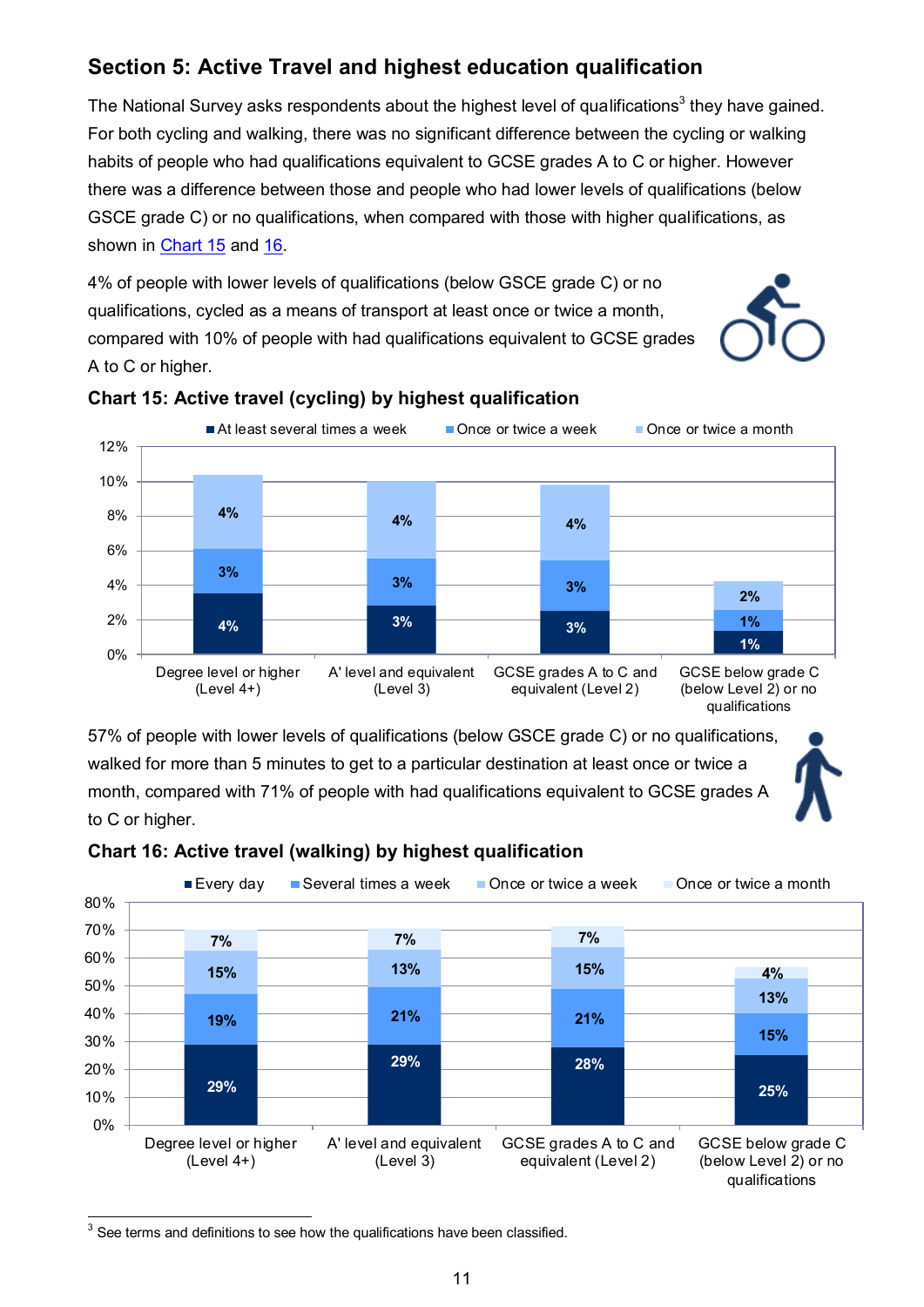## **Section 6: Active Travel and Health**

The National Survey respondents were asked to rate their general health from 'very bad' to 'very good'. As might be expected, there was a clear relationship between both walking and cycling for active travel purposes and a respondent's general health. People who were in 'very good' or 'good health' were more likely to walk or cycle regularly. 32% of people in very good health walked every day, compared with 15% of people in either 'bad' or 'very bad' health, as shown in [Chart 17.](#page-11-0)



<span id="page-11-0"></span>

Note however, that this analysis only illustrates the relationship between regular active travel and general health; it does not attempt to imply causation.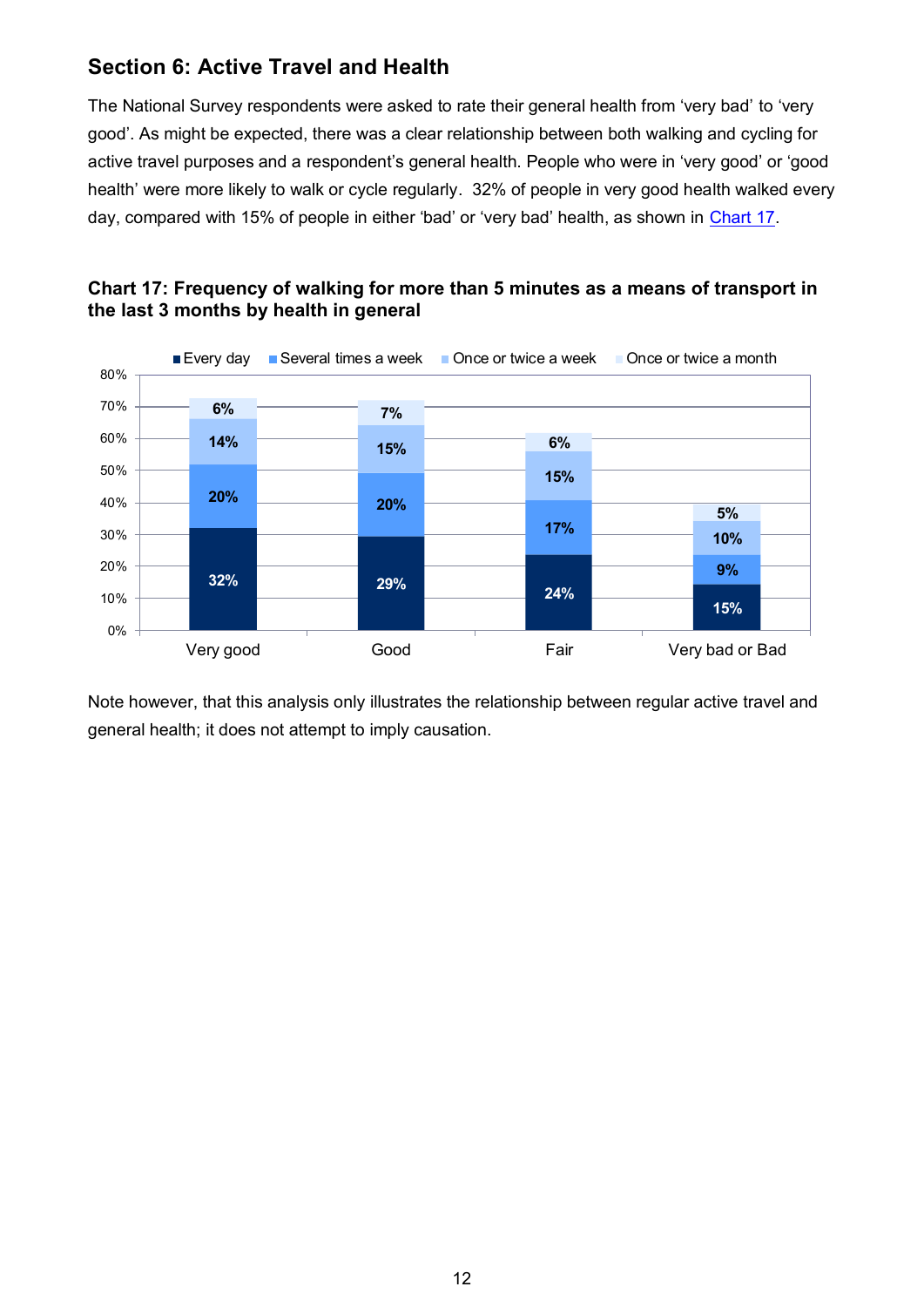## <span id="page-12-0"></span>**Section 7: Active Travel and Body Mass Index (BMI) classification**

Respondents' were asked to give their heights and weights in order to be able to calculate their BMI. As with general health there was a relationship between active travel and people's BMI, with those that are overweight or obese being least likely to be involved in regular active travel through either cycling or walking. 10% of people who were at a healthy weight cycled at least once or twice a month as a means of transport, compared with 6% of people who were obese as shown in [Chart 18.](#page-12-0)





(a) Respondents who were underweight have been removed from the chart due to small numbers.

72% of people at a healthy weight walked for more than 5 minutes as a means of transport at least once a month, compared with 62% of those classed as obese [\(Chart 19\)](#page-12-1).

<span id="page-12-1"></span>



(a) Respondents who were underweight have been removed from the chart due to small numbers.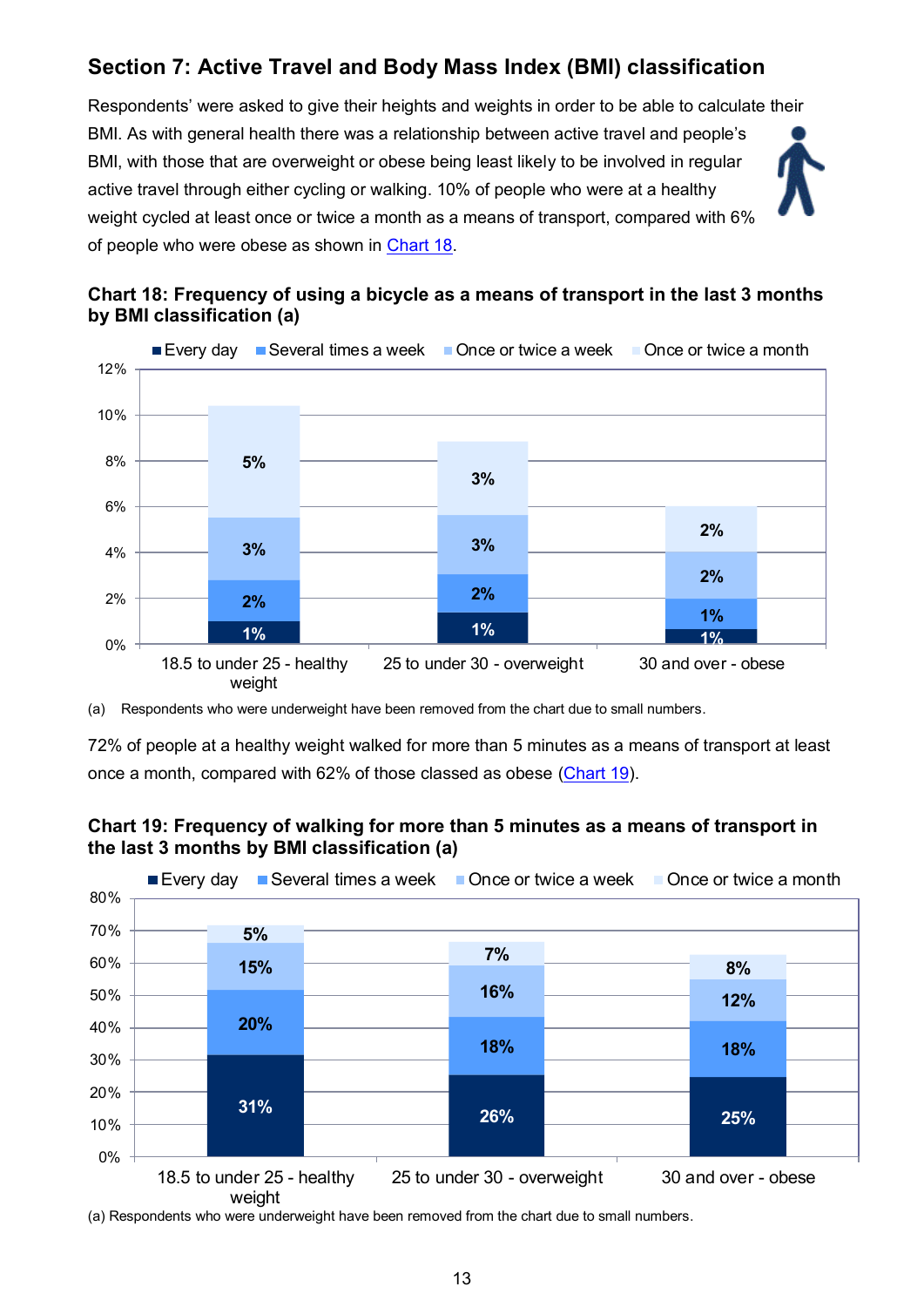## **Section 8: Active Travel and exercise**

To assess people's exercise levels, respondents were asked about how much walking they had done over the previous week, how much time they walked for and how fast they usually walked. Those who walked at a faster pace were also most likely to walk for more than 5 minutes as a means of transport, and to do so more frequently, as shown in [Chart 20.](#page-13-0)





#### <span id="page-13-0"></span>**Chart 20: Frequency of active travel (walking) by usual walking pace**

24% of those who usually walked at a slow pace walked every day compared with 47% of people who walk usually walked at a fast pace.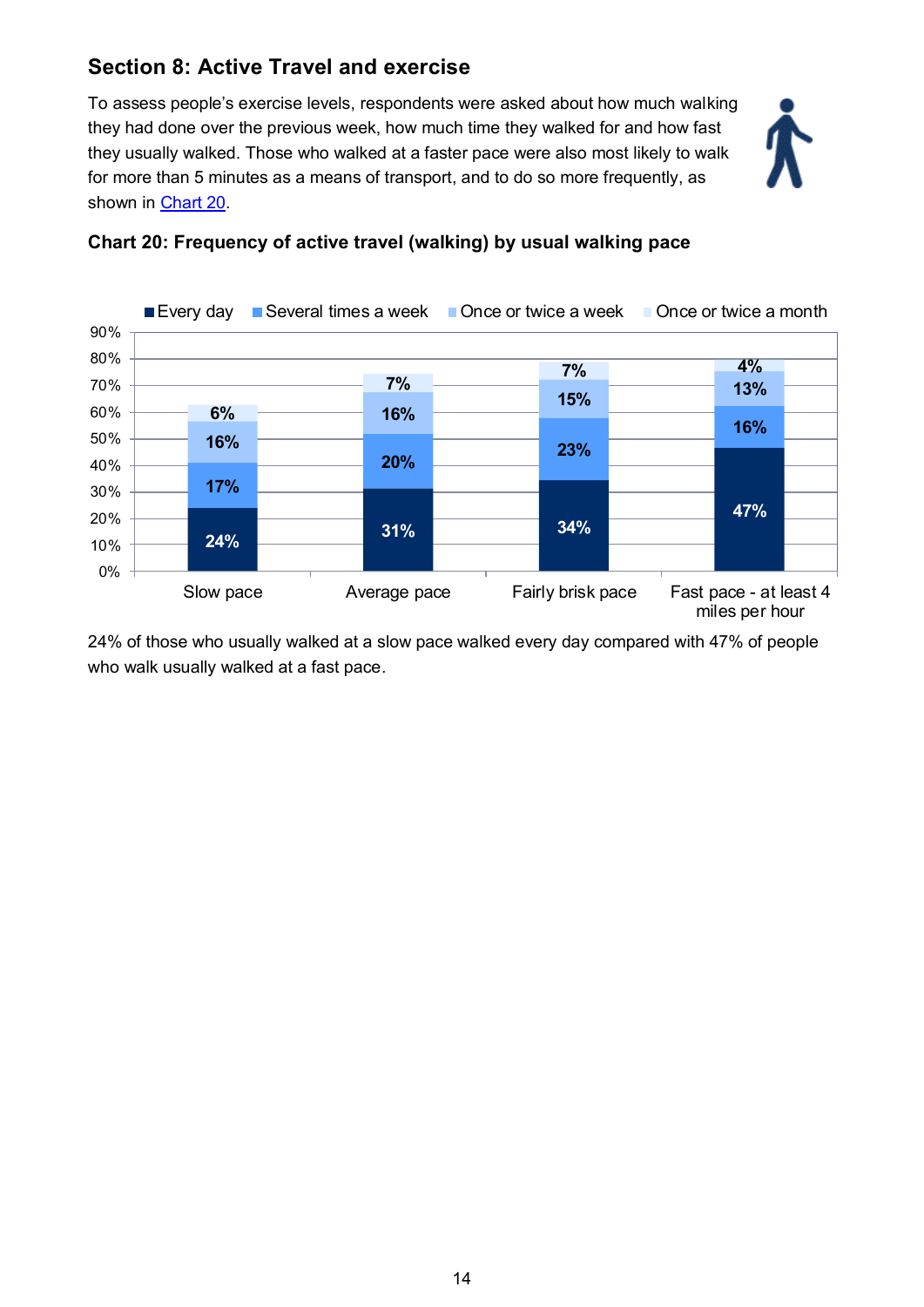## **Section 9: Travel to school**

This section discusses the modes of transport used by children to their primary or secondary school. The National Survey respondents are adults aged 16 or over, and therefore the responses included in this section are provided by parents of school-aged children in their household.

Parents were asked how their child travelled to and from school on a typical school day. They were able to select more than one mode of transport. This question was included in the survey since 2013-14. [Chart 21](#page-14-0) shows the modes of travel used by children to get to their primary school, for the years this question was included in the survey.



<span id="page-14-0"></span>

(a) Local bus, train, bike, taxi and 'other' modes have been omitted from this chart due to small numbers.

(b) Totals may not sum to 100% as multiple modes of transport can be selected.

The car was the most commonly used mode of transport used to get to a primary school, with 54% getting to school by car in 2016-17, this was followed by walking with an adult which was done by 36% in 2016-17. There was no significant difference in the proportion using each mode to get to primary school since 2013-14, with the exception of 'walking on their own, or with other children'. This had fallen from 16% to 9%, which was a statistically significant reduction.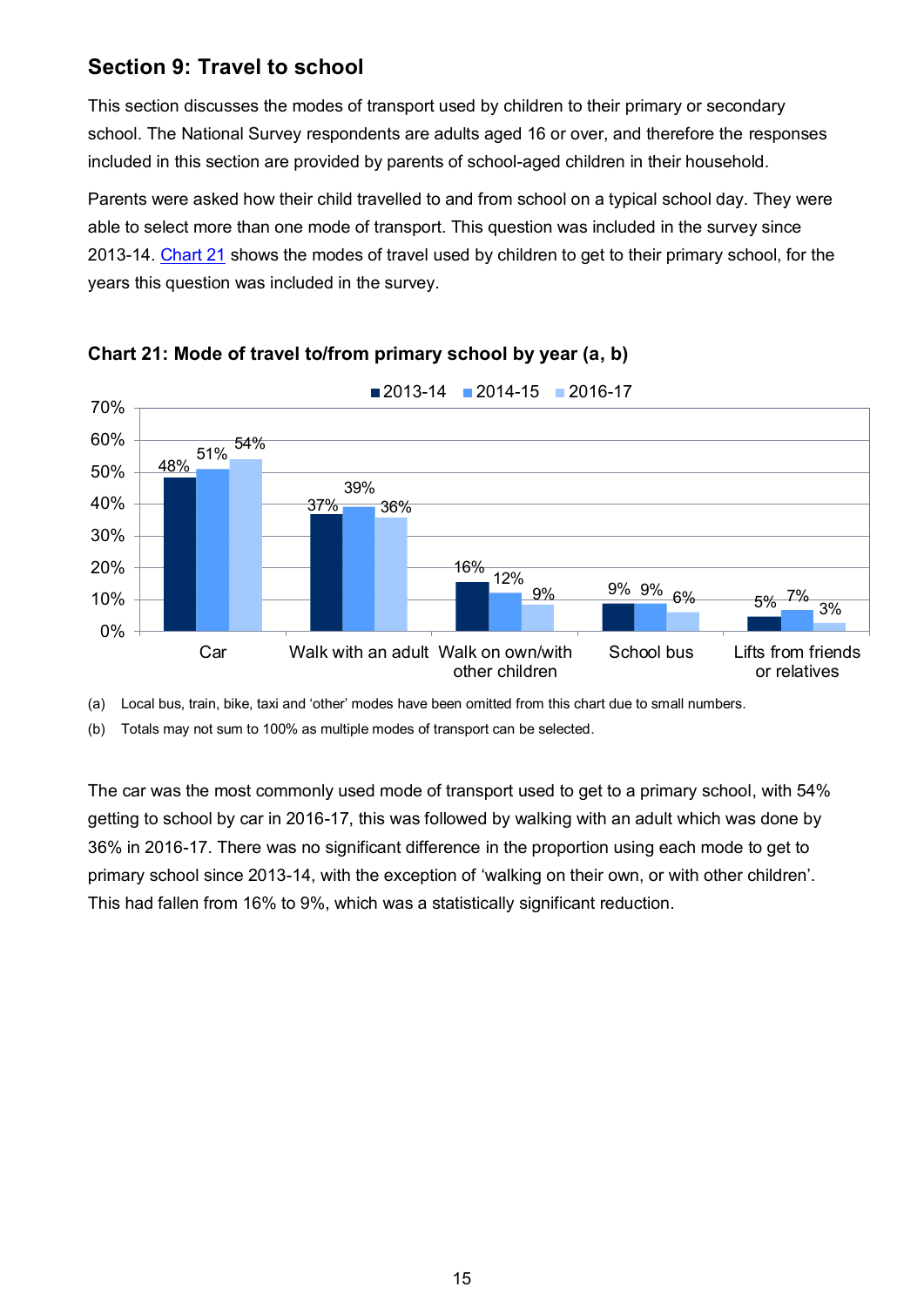[Chart 22](#page-15-0) shows the modes of travel used by children to get to their secondary school, by year.



<span id="page-15-0"></span>

(a) Walking with an adult, train, bike and 'other' modes have been omitted from this chart due to small numbers.

(b) Totals may not sum to 100% as multiple modes of transport can be selected.

The school bus was the most common way to get to the secondary school, with 37% getting to school by school bus in 2016-17, this was followed by walking on their own or with other children, which was done by 32% in 2016-17. There was no significant difference in the proportion of people using each mode to get to secondary school since 2013-14, with the exception of 'lifts from friends or relatives'. This had fallen from 6% in 2014-15 to 3%, which was a statistically significant fall.

The Active Travel (Wales) Act aims to increase the proportion of people who walk or cycle to get to particular destinations.

- Cycling to school is relatively rare, with less than 1% cycling to both primary school and secondary school on a typical day.
- Levels of walking to school are much higher than they are for cycling, with primary school children more commonly walking with an adult than without one, and the opposite for secondary school children.
- Walking with an adult accounted for 36% of primary school children but only 1% of secondary school children, whereas walking without an adult accounted for 9% of primary school children and 32% of secondary school children.

By combining those who walk with an adult, or walk on their own or with other children with the few who cycle, we find that 44% of children actively travel to primary school, and 34% to secondary school. [Chart 23](#page-16-0) shows how this has changed since 2013-14. Whilst there was no difference in the proportion of children who actively travelled to secondary school there was a slight fall for primary school from 50% in 2013-14 to 44% in 2016-17.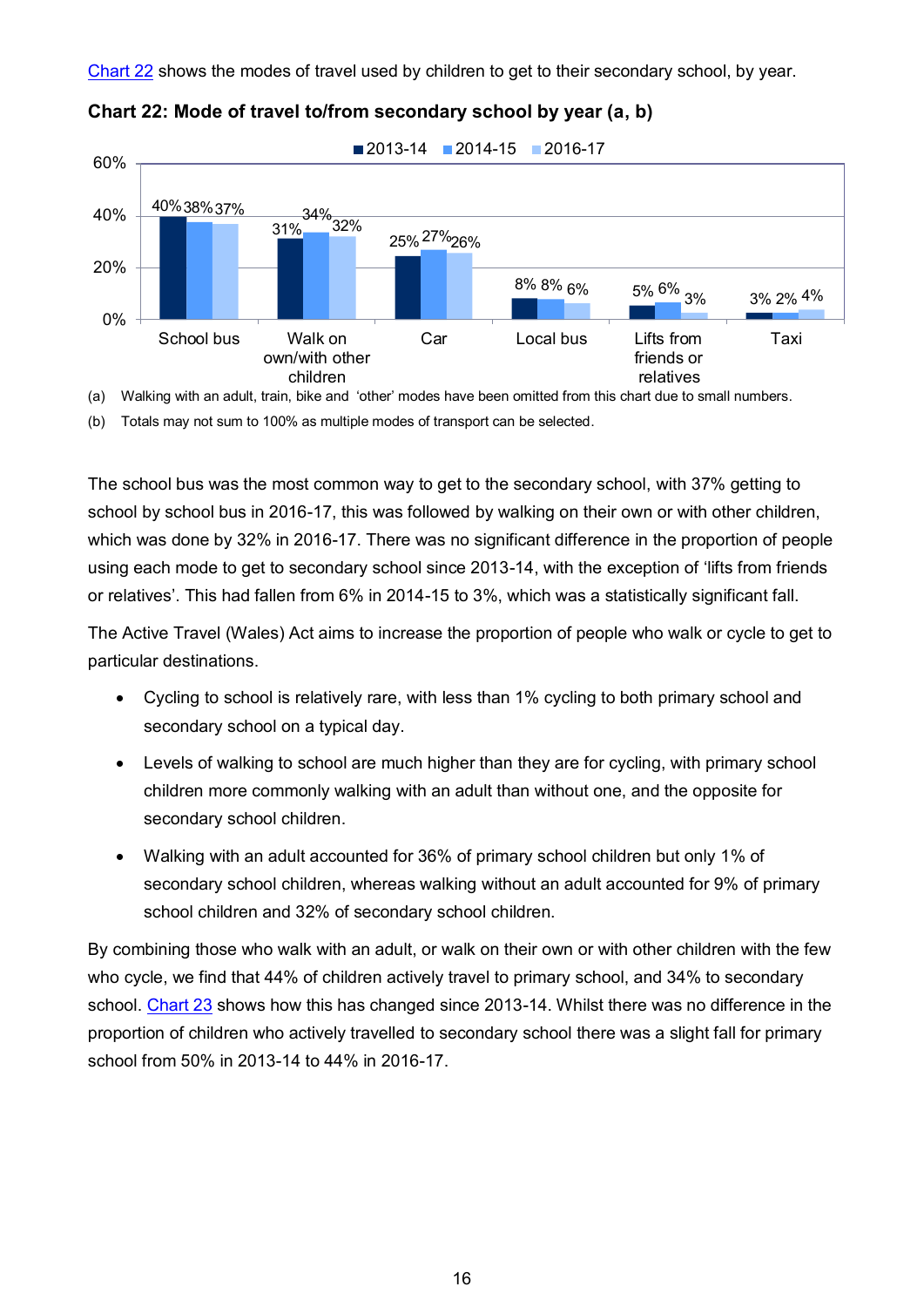

<span id="page-16-0"></span>

(a) Totals may not sum to 100% as multiple modes of transport can be selected.

#### **Travel to school, by gender**

There was no difference by gender for those who actively travelled to either primary or secondary school. When looking at each individual method for getting to school there was no difference for boys and girls travelling to primary school, however girls were more likely to travel to secondary school by car, as is shown on [Chart 24.](#page-16-1)



<span id="page-16-1"></span>

(a) Only the 4 most commonly used modes of transport are shown in this chart.

(b) Totals may not sum to 100% as multiple modes of transport can be selected.

30% of girls travelled to secondary school by car, compared with 21% of boys. There was no significant difference between the sexes for all other transport modes.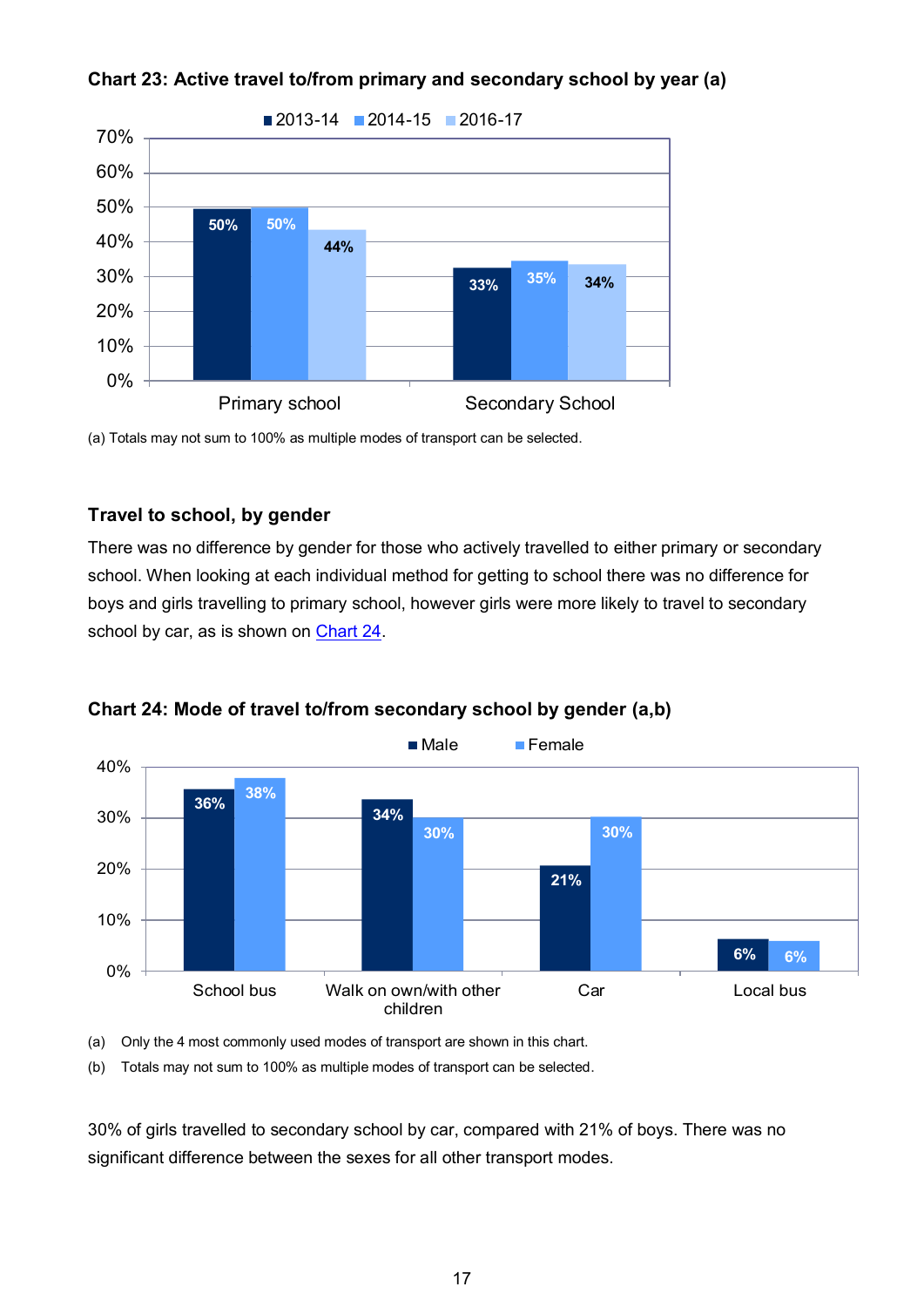#### <span id="page-17-0"></span>**Travel to school, by age**

As children get older the way they travel to school changes. Younger children were less likely to travel by school bus or walk on their own, whereas older children were less likely to use a car or walk with an adult.



**Chart 25: Mode of travel to/from primary and secondary school by age (a, b)**

(a) 11 and 12 year olds could have been asked about their primary and/or secondary, if they had attended both in the previous 12 months. The 4 most commonly used modes of transport for both schools are shown in these charts.

(b) Totals may not sum to 100% as multiple modes of transport can be selected.

As shown in [Chart 25,](#page-17-0) the school bus is not commonly used for primary school children, but becomes the most common method for travelling to school for children secondary school.

Travelling to school by car is very common for young children (over half of children under 10 years old), but as children get older and go to secondary school, use of the car reduces (less than a fifth of children aged 17 to 19).

As might be expected, 44% of children aged 4 to 6 walk to school with an adult, whilst only 2% of them walk on their own or with other children. As children get older they reduce their reliance on an adult and are more likely to walk on their own or with other children. In secondary school the proportion of children aged 14 or over who walk to school with an adult is negligible.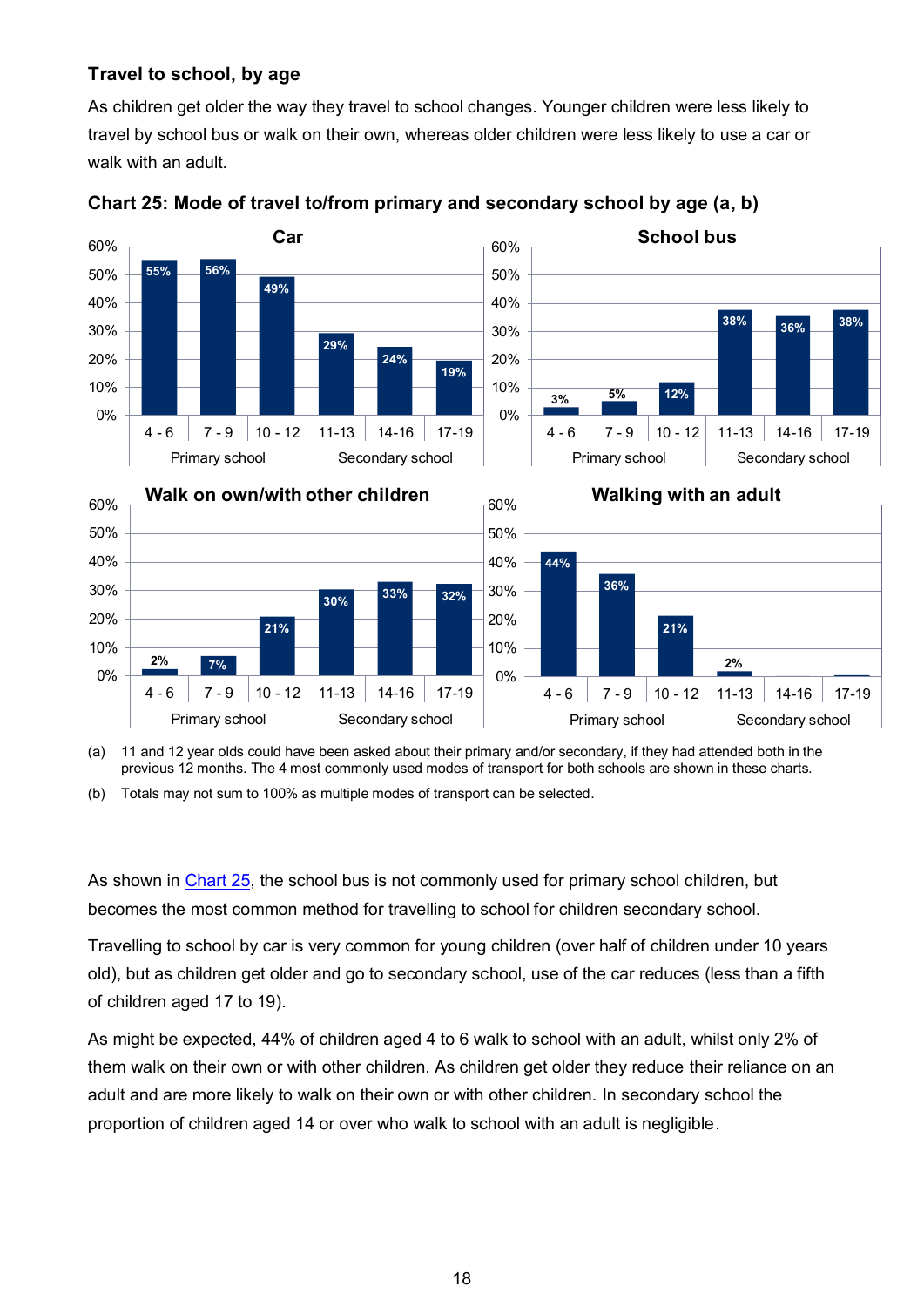#### **Travel to school, by urban or rural classification**

The type of area that children lived in also had some effect on the way that they travelled to school. Children living in more sparsely populated rural areas, defined as 'hamlet and isolated dwellings' were more likely to use a car to get to school and less likely to walk, than those who lived in urban areas, as shown in [Charts 26](#page-18-0) and [27](#page-18-1) below.



<span id="page-18-0"></span>

(a) Totals may not sum to 100% as multiple modes of transport can be selected

Children living in 'villages' and 'hamlets and isolated dwellings', were more likely to travel to both primary school and secondary schools by school bus than those living in urban areas or towns and their fringes.



<span id="page-18-1"></span>**Chart 27: Mode of travel to/from secondary school by urban/rural classification (a)**

(a) Totals may not sum to 100% as multiple modes of transport can be selected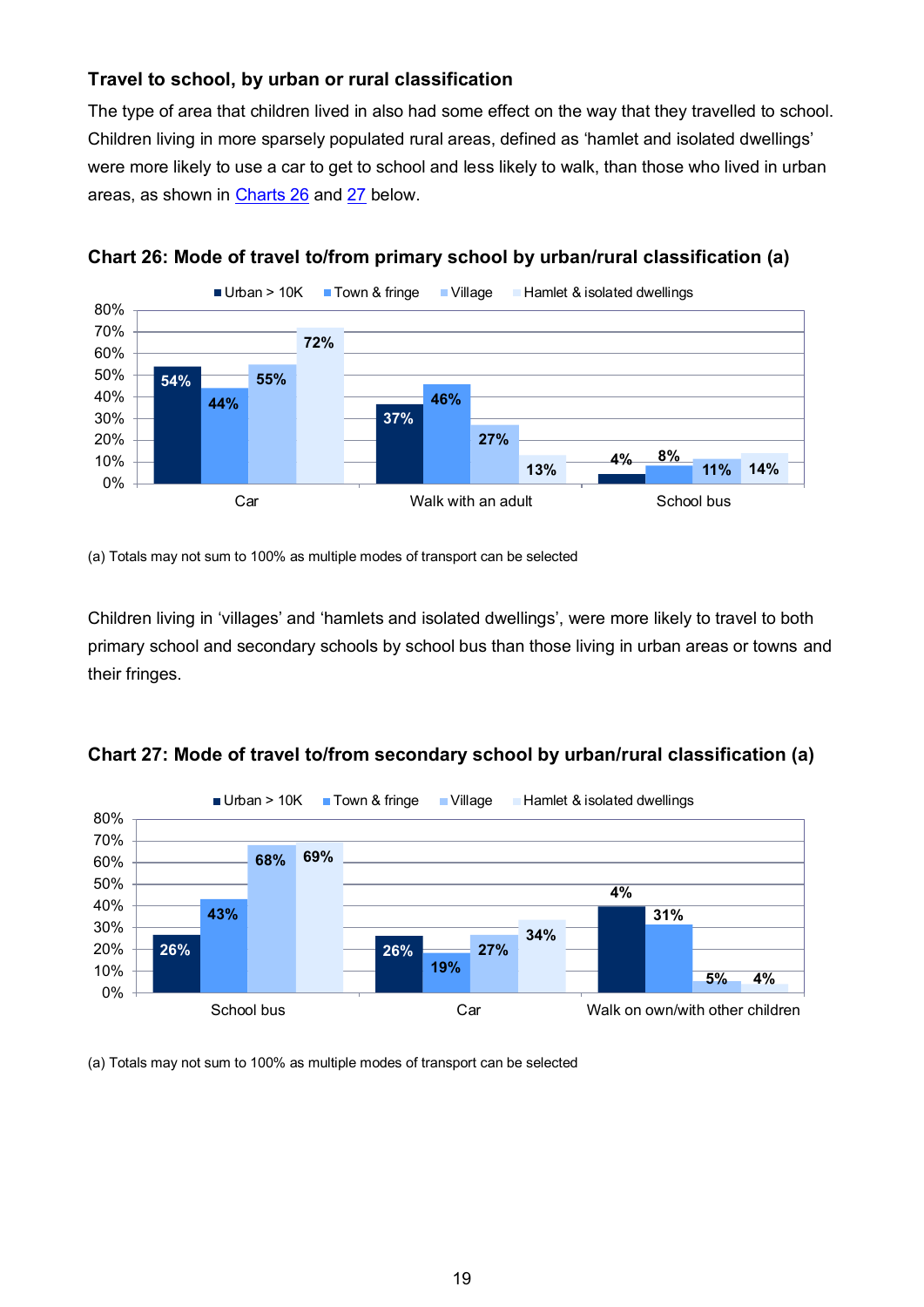#### **Travel to school, by distance to school**

The distance between the home and the school will naturally have some impact on the mode of transport used to travel to both primary and secondary schools. National Survey respondents were asked which school their child attended, so that it was possible to accurately calculate their distance from the school. **When responding to these specific questions, respondents were able to select multiple modes of travel.**

[Chart 28](#page-19-0) shows the proportion of children who walk or are driven to school, by their distance from the school.<sup>4</sup> As might be expected, those who lived furthest away from the school were least likely to walk, and most likely to travel to school by car. 78% of primary school children who lived less than a kilometre from their school sometimes walked to school and 29% sometimes travelled to school by car.



#### <span id="page-19-0"></span>**Chart 28: Walking or driving to primary school by distance from their homes (a, b)**

(a) Other modes have been excluded from this chart. respondents were able to select more than one mode of travel to school.

(b) Totals may not sum to 100% as multiple modes of transport can be selected.

 $\overline{\phantom{a}}$  $<sup>4</sup>$  Distance was calculated based on the walking distance using Google API.</sup>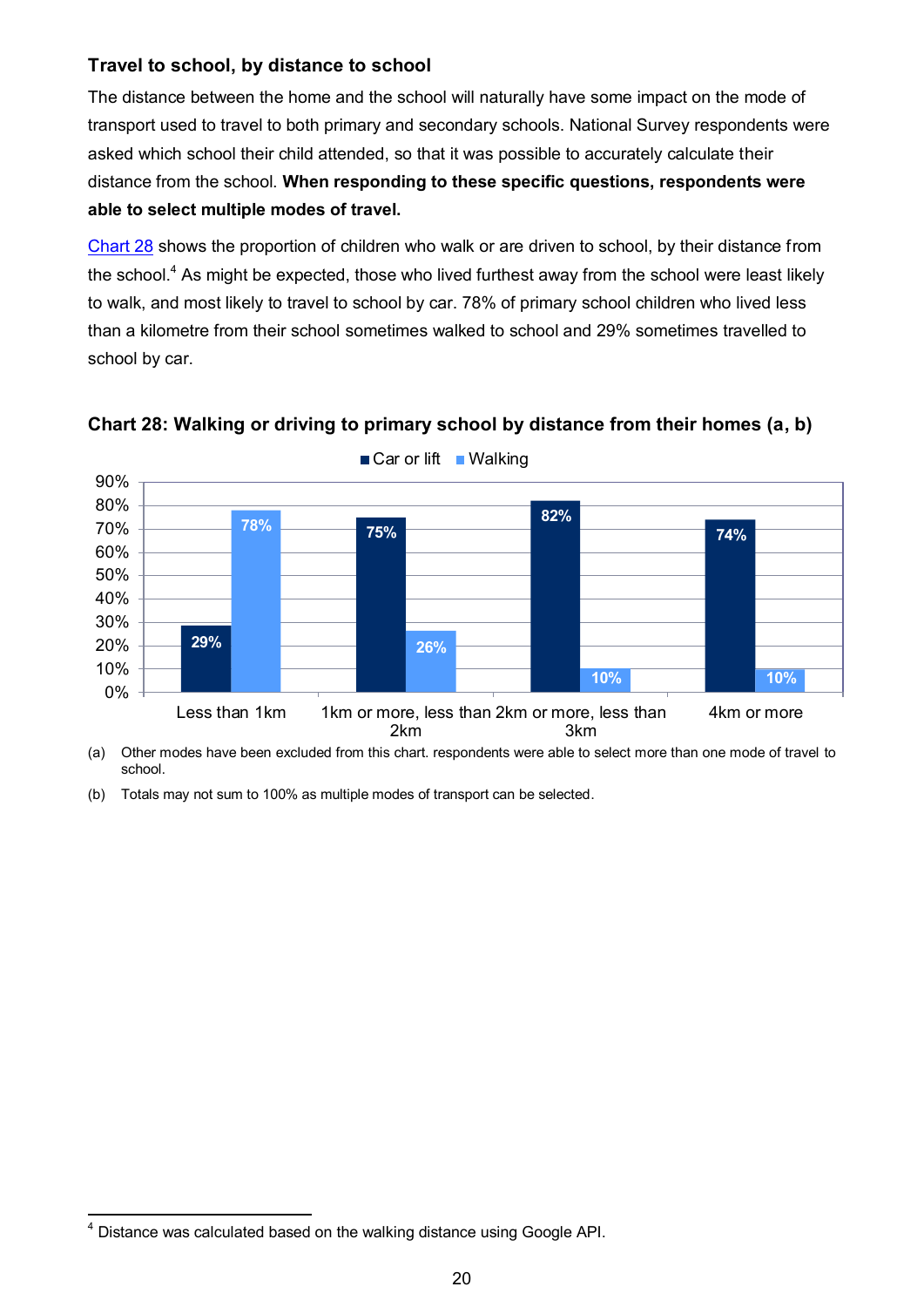<span id="page-20-0"></span>On average, secondary schools tend to be larger and further away from pupils' homes than primary schools, therefore the distances shown in [Chart 29](#page-20-0) have been grouped differently.



#### **Chart 29: Walking or driving to secondary school by distance from their homes (a,b)**

 $\blacksquare$  Walking  $\blacksquare$  Car or lift  $\blacksquare$  Bus

(a) Other modes have been excluded from this chart. respondents were able to select more than one mode of travel to school.

Once again [Chart 29](#page-20-0) shows that those who lived furthest away from the secondary school were least likely to walk. However, compared with primary schools, it is the bus that was the most common method of transport for children who lived further away from the school.

86% of secondary school children who lived less than a kilometre and a half away from their school sometimes walked to school, 15% sometimes travelled by car and only 1% sometimes travelled by bus. For those who lived more than 6km away from their school, 2% walked, 25% travelled by car and 73% travelled by bus. Use of the car was most common for those who lived between 1.5km and 3km away from their school.

<sup>(</sup>b) Totals may not sum to 100% as multiple modes of transport can be selected.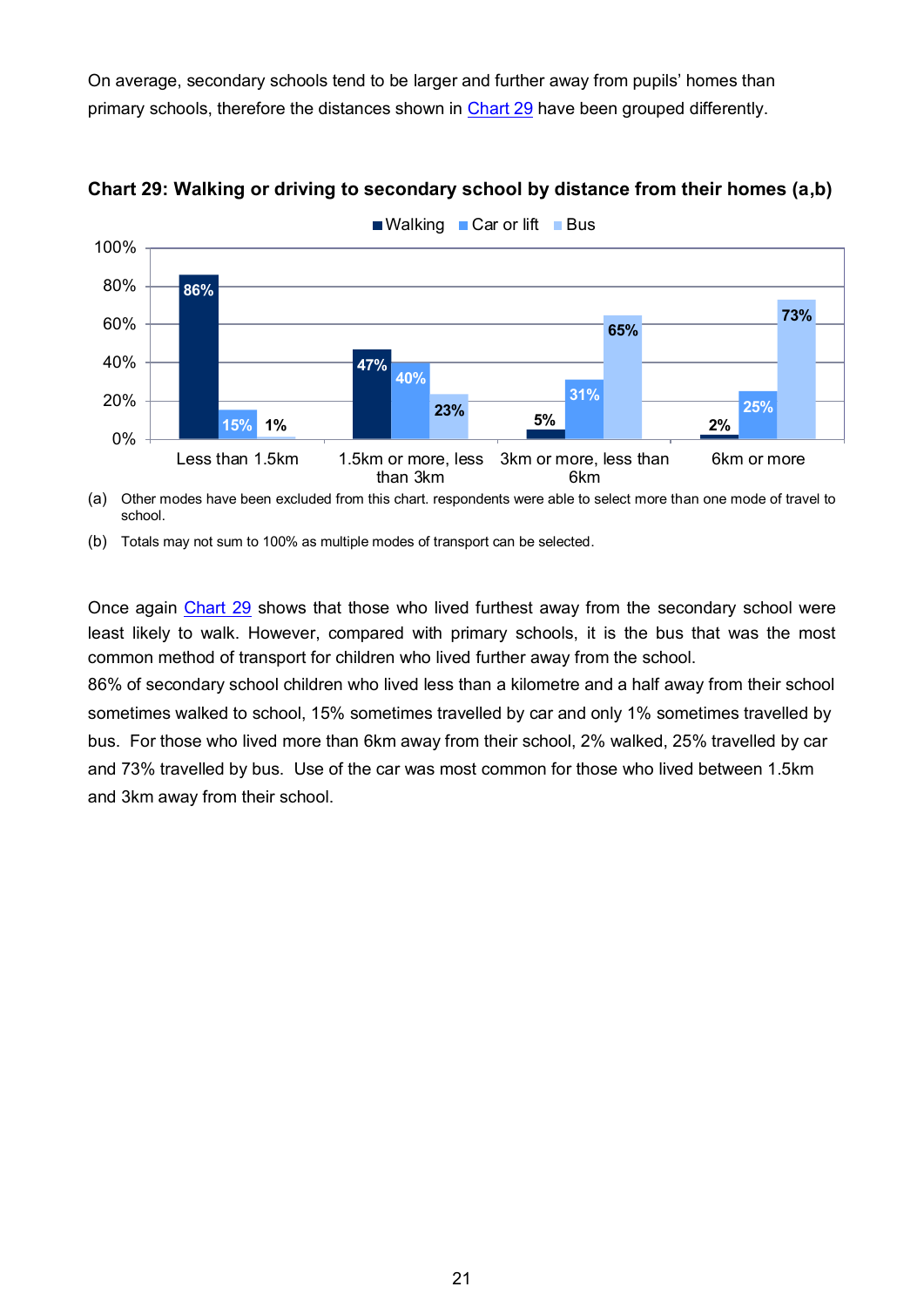## <span id="page-21-0"></span>**Time it would take to walk or cycle to school**

Active travel aims to increase the number of children who walk or cycle to school. By Using Google API, it is possible to estimate the time it would take to walk or cycle to school.



[Chart 30](#page-21-0) shows the amount of time it would take to **walk** to primary or secondary school.



#### **Chart 30: Time it would take to walk to primary and secondary schools**

31% of children live within a 10-minute walk of their primary school. Of these 84% walk. Only 7%

live within a 10-minute walk of their secondary school, and of these 96% walk to school.

[Chart 31](#page-21-0) shows the amount of time it would take to **cycle** to primary or secondary school. Cycling is quicker than walking and therefore the time categories for this chart are different.







45% of children live within a 5-minute cycle ride from their primary school (70% within a 10-minute cycle ride), and of these 1% cycle. 36% of children live within a 10-minute cycle ride from their secondary school, and once again, of these 1% cycled to school.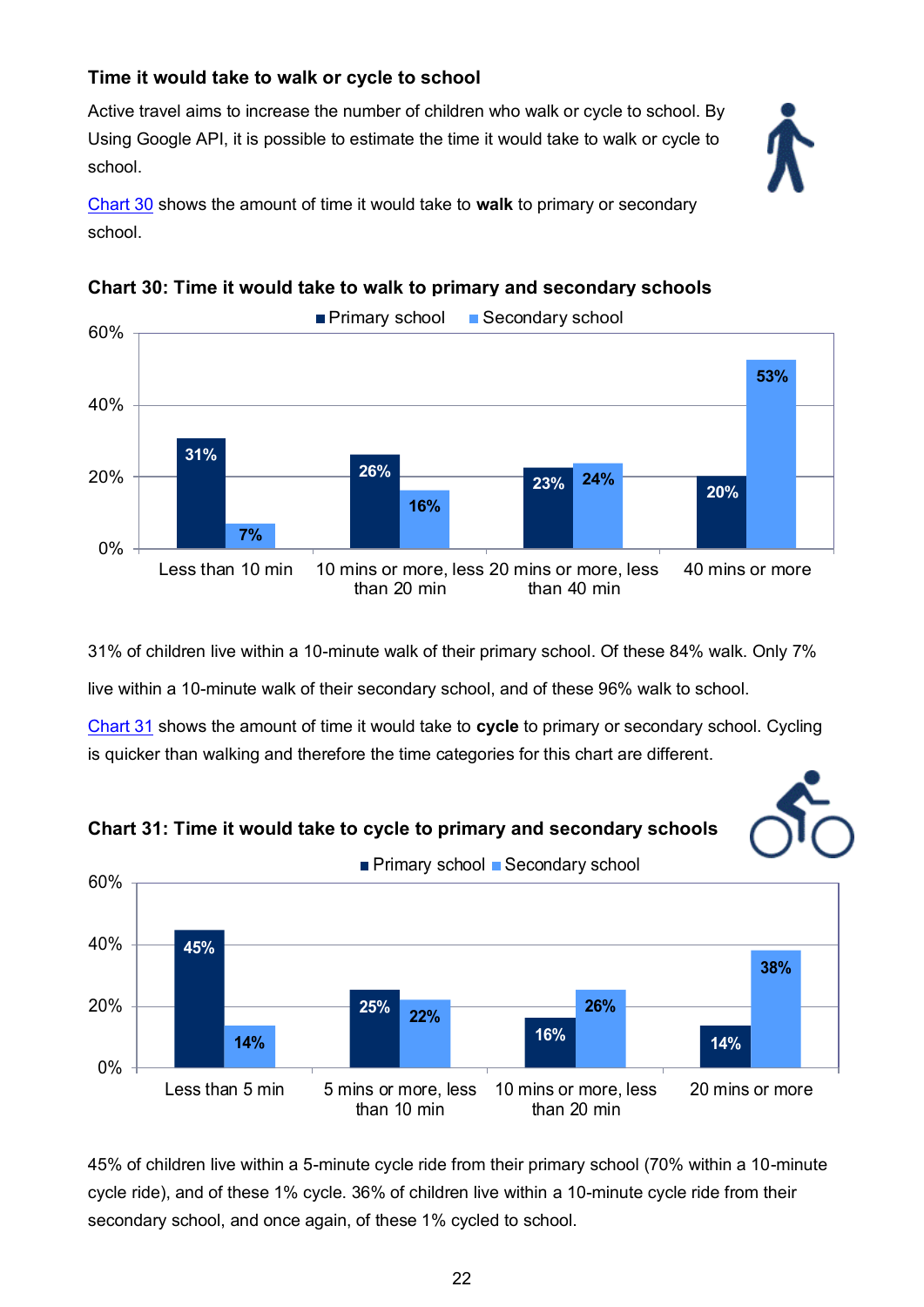## **Section 10: Road safety for pedestrians and pedal cyclists**

|                           |                        | <b>Pedal cyclists</b>                 |                               |                                       |
|---------------------------|------------------------|---------------------------------------|-------------------------------|---------------------------------------|
|                           | Hospital<br>Admissions | As a proportion (%)<br>of all "known" | Police recorded<br>casualties | As a proportion (%)<br>of all "known" |
| <b>Total</b>              | 236                    |                                       | 112                           |                                       |
| Other vehicle(s) involved | 73                     | 34                                    | 102                           | 91                                    |
| No other vehicle involved | 139                    | 66                                    | 10                            | 9                                     |
| Not known                 | 24                     |                                       |                               |                                       |
| Male                      | 199                    | 84                                    | 95                            | 85                                    |
| Female                    | 37                     | 16                                    | 17                            | 15                                    |
| Age 0-15                  | 50                     | 21                                    | 10                            | 9                                     |
| Age 16-64                 | 164                    | 69                                    | 95                            | 85                                    |
| Age 65+                   | 22                     | 9                                     | 7                             | 6                                     |

<span id="page-22-0"></span>**Table 1: Seriously injured pedal cyclists - Comparison of hospital admissions and police recorded road casualties, Wales 2016**

Source: NHS Wales and Stats19 police recorded road accidents

 *Number and percentage*

[Table 1](#page-22-0) compares information about seriously injured pedal cyclists admitted to hospital and those reported in the police recorded road accident data. The much lower number of casualties in the single vehicle accidents (no other vehicle involved) may be due to different definitions used in hospital admissions data and police recorded casualties data. They may also reflect the underreporting of police recorded road casualties.

Road accident data is set out in the Statistical First Release ['Police recorded road accidents, 2016'](http://gov.wales/statistics-and-research/police-recorded-road-casualties/?lang=en)

The official road accident data for pedal cyclists is set out in the Statistical Bulletin 'Pedal Cyclist [Casualties, 201](http://gov.wales/statistics-and-research/pedal-cyclist-casualties/?lang=en&)6'.

And the position for pedestrians set out in ['Pedestrian Road Casualties, 2015'](http://gov.wales/statistics-and-research/pedestrian-road-casualties/?lang=en).

An overview of road safety in Wales is set out in ['Road Safety, 2014'](http://gov.wales/statistics-and-research/road-safety/?lang=en).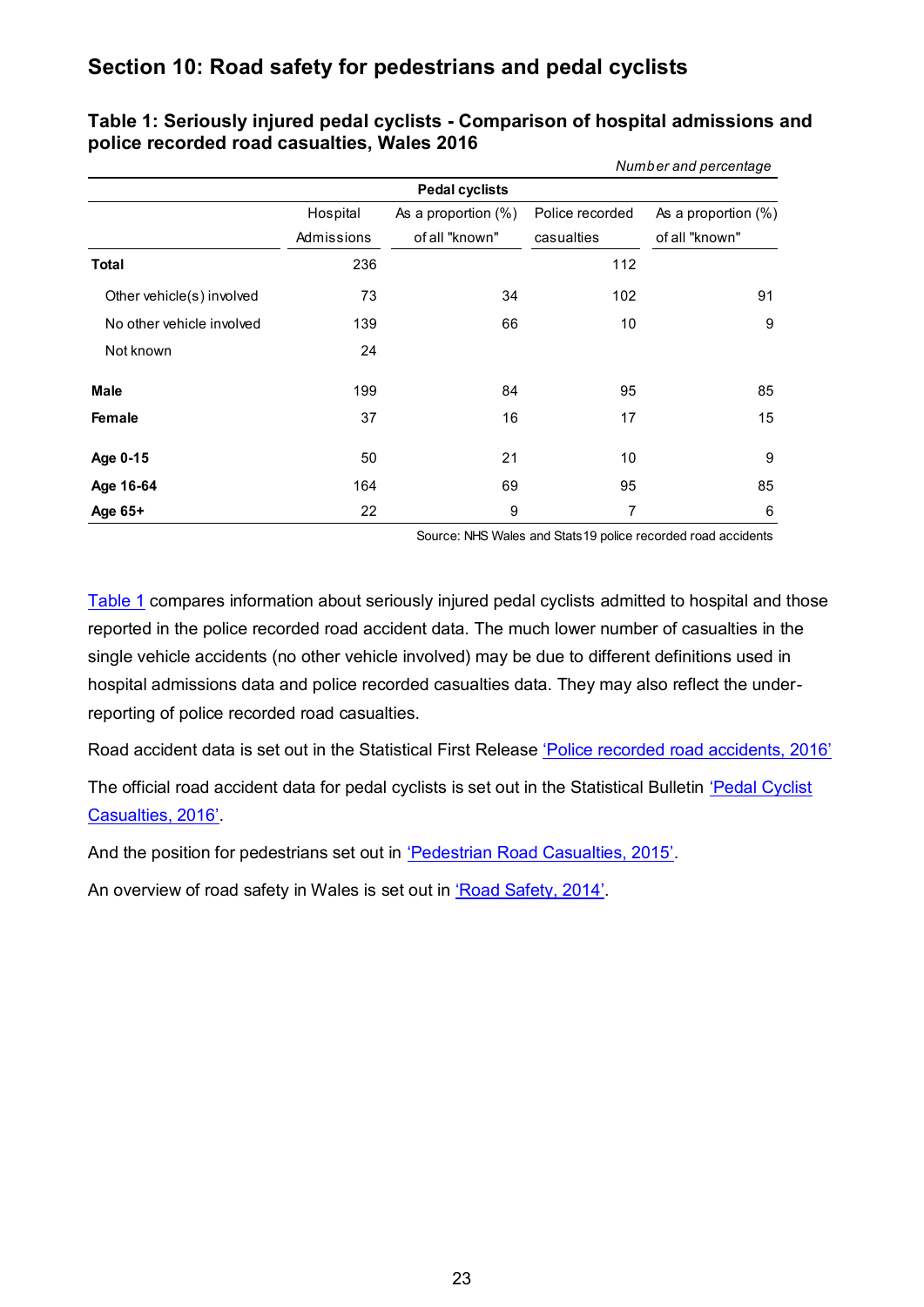## **Terms and definitions**

## **Urban / rural**

"Urban" includes settlements with a population of 10,000 or more and small towns and their fringes, where the wider surrounding area is less sparsely populated. "Rural" includes all other areas.

## **Material deprivation**

Material deprivation is a measure which is designed to capture the consequences of long-term poverty on households, rather than short-term financial strain.

Non-pensioner adults were asked whether they had things like 'a holiday away from home for at least a week a year', 'enough money to keep their home in a decent state of decoration', or could 'make regular savings of £10 a month or more'. The questions for adults focussed on whether they could afford these items. These items are really for their 'household' as opposed to them personally which is why they were previously called 'household material deprivation'.

Pensioners were asked slightly different questions such as whether their 'home was kept adequately warm', whether they had 'access to a car or taxi, when needed' or whether they had their hair done or cut regularly'. These also asked whether they could afford them, but also focussed on not being able to have these items for other reasons, such as poor health, or no one to help them etc. These questions were less based on the household and more about the individual.

Those who did not have these items were given a score, such that if they didn't have any item on the list, they would have a score of 100, and if they had all items, they had a score of 0. Nonpensioners with a score of 25 or more were classed as deprived and pensioners with a score of 20 or more were classed as deprived.

Parents of children were also asked a set of questions about what they could afford for their children.

In this bulletin the non-pensioner and pensioner measures of deprivation are combined to provide an 'adult' deprivation variable. The terms 'adult' and 'household' deprivation may be used interchangeably depending on context.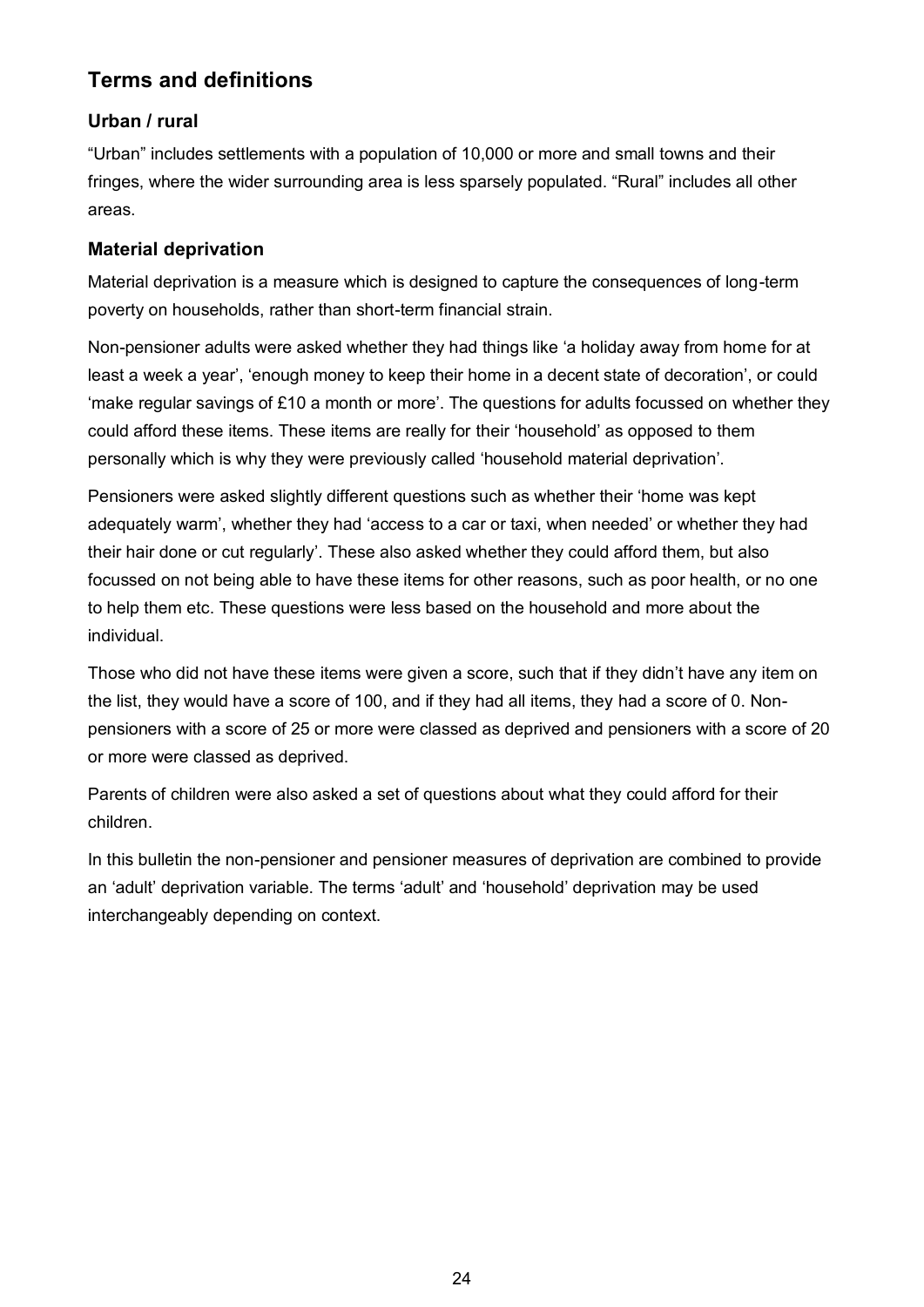## **Qualifications**

Respondents' highest qualifications have been grouped according to the National Qualification Framework (NQF) levels, where level 1 is the lowest level of qualifications and level 8 is doctoral degree or equivalent. For the National Survey, respondents have been grouped into 5 groups, those with no qualifications are in the lowest category and respondents with qualifications at levels 4 to 8 have been grouped together in the highest qualification category. More information about the [NQF levels](http://gov.wales/docs/dcells/publications/110920qualificationsguideen.pdf).

To provide more meaningful descriptions of the qualifications, these short descriptions have been used in this bulletin.

| <b>National Qualification Framework levels</b> | <b>Description used in bulletin</b>         |
|------------------------------------------------|---------------------------------------------|
| NQF levels 4-8                                 | Higher education (Level 4+)                 |
| NQF level 3                                    | A' level and equivalent (Level 3)           |
| NQF level 2                                    | GCSE grades A to C and equivalent (Level 2) |
| Below NQF level 2                              | GCSE below grade C (below Level 2)          |
| No Qualifications                              | No Qualifications                           |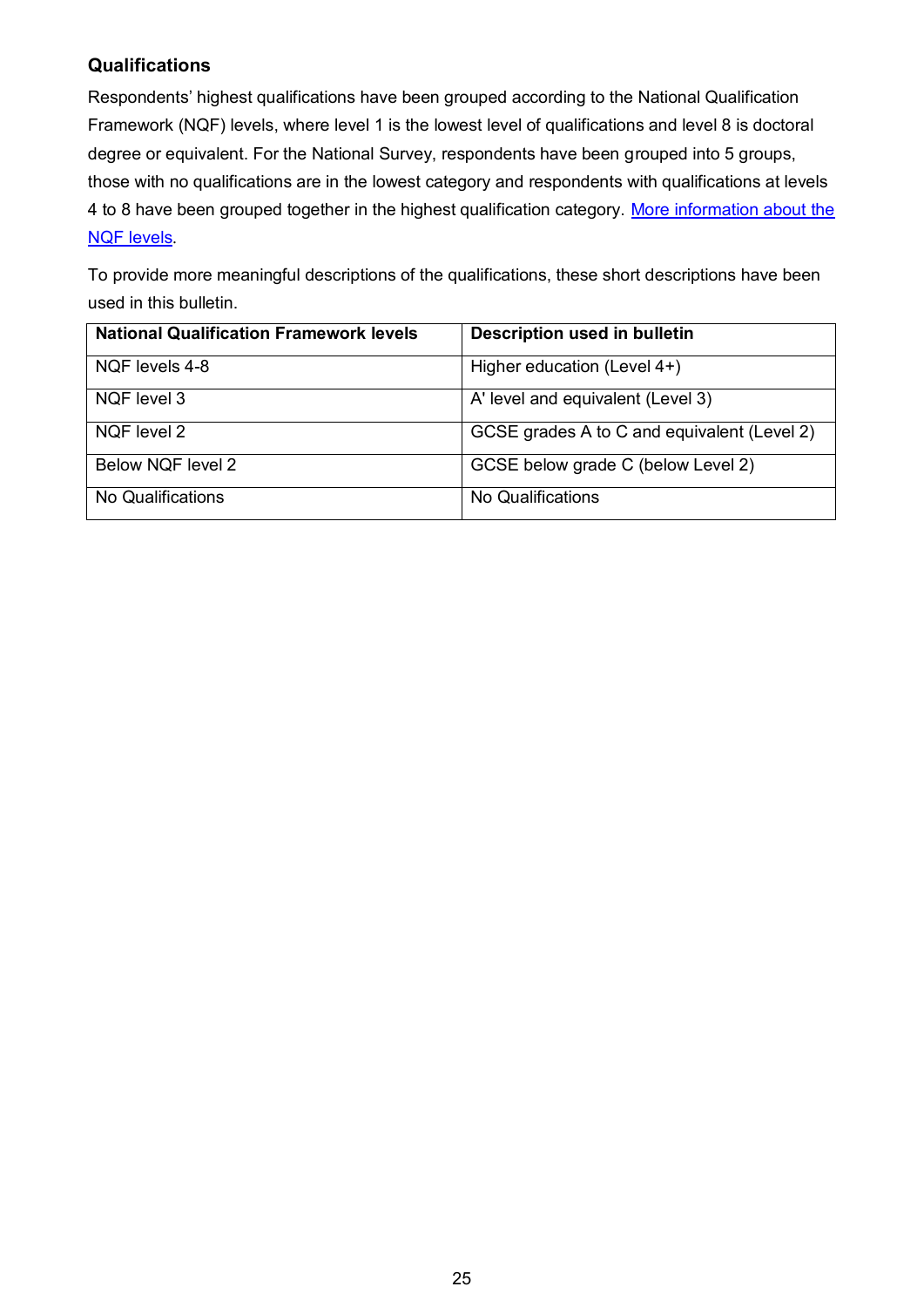## **Key quality information**

## **Background**

The National Survey for Wales is an annual study of adults across the whole of Wales. It is carried out by The Office for National Statistics on behalf of the Welsh Government. The results reported in this bulletin are based on interviews completed in 2016-17 (30th March 2016 – 31st March 2017).

21,666 addresses were chosen randomly from the Royal Mail's Small User Postcode Address File. Interviewers visited each address, randomly selected one adult (aged 16+) in the household, and carried out a [45-minute face-to-face interview](http://gov.wales/docs/caecd/research/2016/160817-national-survey-questionnaire-2016-17-en.pdf) with them, which asked for their opinions on a wide range of issues affecting them and their local area. A total of 10,493 interviews were achieved.

The information contained in the bulletin was obtained from the latest survey. Detailed below are the questions as they relate to each section.

## **Interpreting the results**

Percentages quoted in this bulletin are based on only those respondents who provided an answer to the relevant question. Some topics in the survey were only asked a sub-sample of respondents and other questions were not asked where the question is not applicable to the respondent. Missing answers can also occur for several reasons, including refusal or an inability to answer a particular question.

Where a relationship has been found between two factors, this does not mean it is a casual relationship. More detailed analysis is required to identify whether one factor causes change in another.

The results are weighted to ensure that the results reflect the age and sex distributions of the Welsh population.

## **Quality report**

A summary [Quality Report](http://gov.wales/statistics-and-research/national-survey/design-methodology/technical-information/?tab=current) is available, containing more detailed information on the quality of the survey as well as a summary of the methods used to compile the results.

#### **Relevance**

These statistics are used to inform Government, media and society and are used within Welsh Government for policy formulation and monitoring. There are no other current official statistics data sources about Active Travel in Wales. Some specific uses of these figures will include monitoring the impact of Active Travel (Wales) Act 2013.

## **Accuracy**

These figures are based on the [National Survey for Wales.](http://gov.wales/statistics-and-research/national-survey/?lang=en)

## **Timeliness and punctuality**

The figures were collected for 2016-17 and a First Release was published in June 2017.

## **Accessibility and clarity**

This Statistical Bulletin is pre-announced and then published on the Statistics & Research website.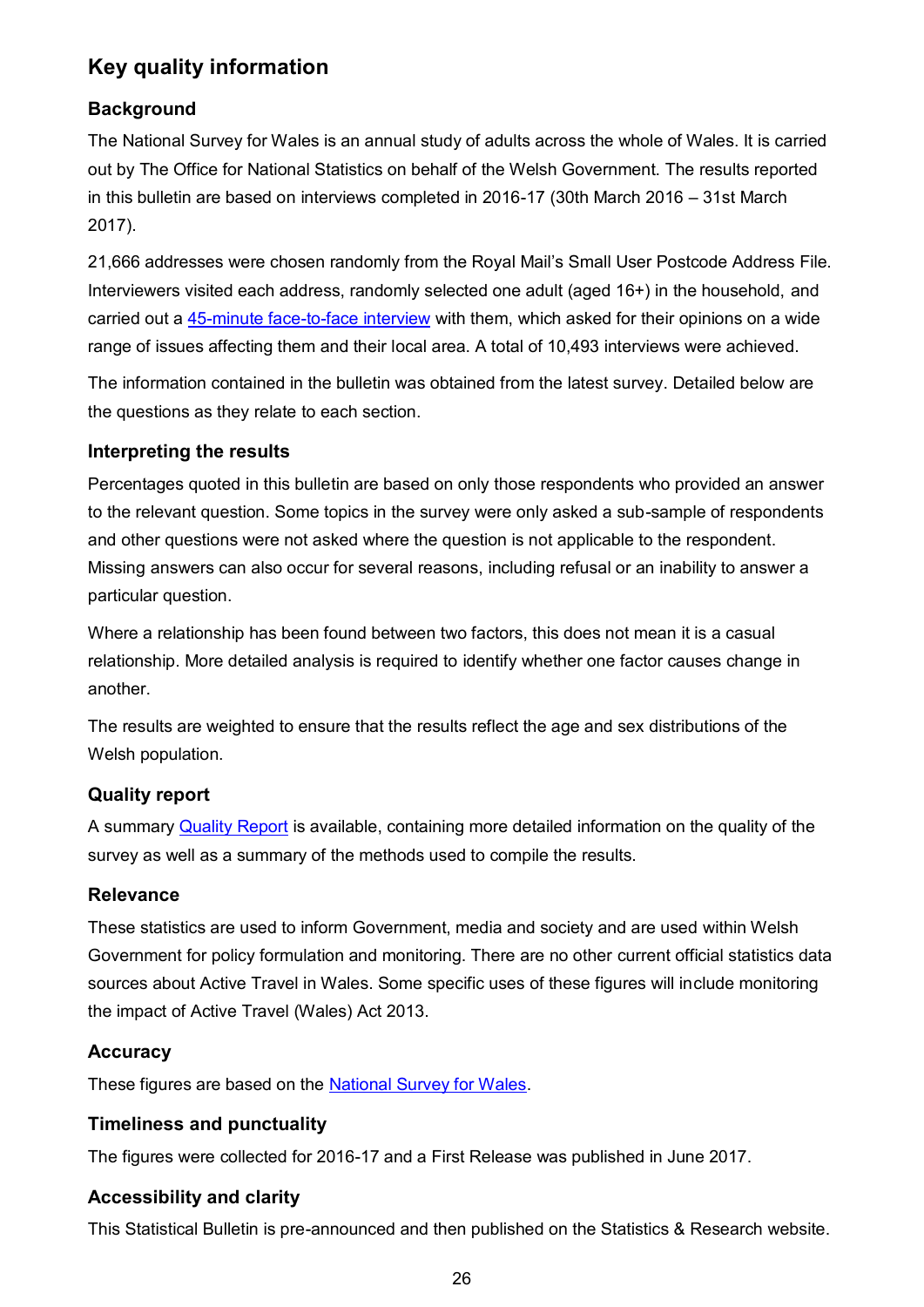#### **Comparability and coherence**

The questions in the 2016-17 National Survey for Wales on Active Travel differ to previous questions and therefore data are not directly comparable with previous Statistical Bulletins although we have not yet been able to quantify this difference. This bulletin included analysis over multiple survey years where the survey questions have been the same.

Related publications:

The Department for Transport produce a report on [Walking and cycling statistics for England.](https://www.gov.uk/government/statistics/walking-and-cycling-statistics-england-2016)

Transport Scotland produce a publication entitled ["Walking and Cycling"](https://www.transport.gov.scot/publication/26-september-2017-transport-and-travel-in-scotland-2016/7-walking-and-cycling/)

The Department for Infrastructure produce a series of tables on [Active Travel and Public Transport](https://www.infrastructure-ni.gov.uk/publications/active-travel-and-public-transport-trends)  [trends](https://www.infrastructure-ni.gov.uk/publications/active-travel-and-public-transport-trends) in Northern Ireland.

#### **Symbols**

Figures have been rounded to the nearest integers. There may be an apparent discrepancy between the sum of the constituent items and the total shown.

## **National Statistics status**

The [United Kingdom Statistics Authority](https://www.statisticsauthority.gov.uk/) has designated these statistics as National Statistics, in accordance with the Statistics and Registration Service Act 2007 and signifying compliance with the [Code of Practice for Official Statistics.](https://www.statisticsauthority.gov.uk/monitoring-and-assessment/code-of-practice/)

National Statistics status means that official statistics meet the highest standards of trustworthiness, quality and public value.

All official statistics should comply with all aspects of the Code of Practice for Official Statistics. They are awarded National Statistics status following an assessment by the UK Statistics Authority's regulatory arm. The Authority considers whether the statistics meet the highest standards of Code compliance, including the value they add to public decisions and debate.

It is Welsh Government's responsibility to maintain compliance with the standards expected of National Statistics. If we become concerned about whether these statistics are still meeting the appropriate standards, we will discuss any concerns with the Authority promptly. National Statistics status can be removed at any point when the highest standards are not maintained, and reinstated when standards are restored.

## **Well-being of Future Generations Act (WFG)**

The Well-being of Future Generations Act 2015 is about improving the social, economic, environmental and cultural well-being of Wales. The Act puts in place seven well-being goals for Wales. These are for a more equal, prosperous, resilient, healthier and globally responsible Wales, with cohesive communities and a vibrant culture and thriving Welsh language. Under section (10)(1) of the Act, the Welsh Ministers must (a) publish indicators ("national indicators") that must be applied for the purpose of measuring progress towards the achievement of the Well-being goals, and (b) lay a copy of the national indicators before the National Assembly. The National